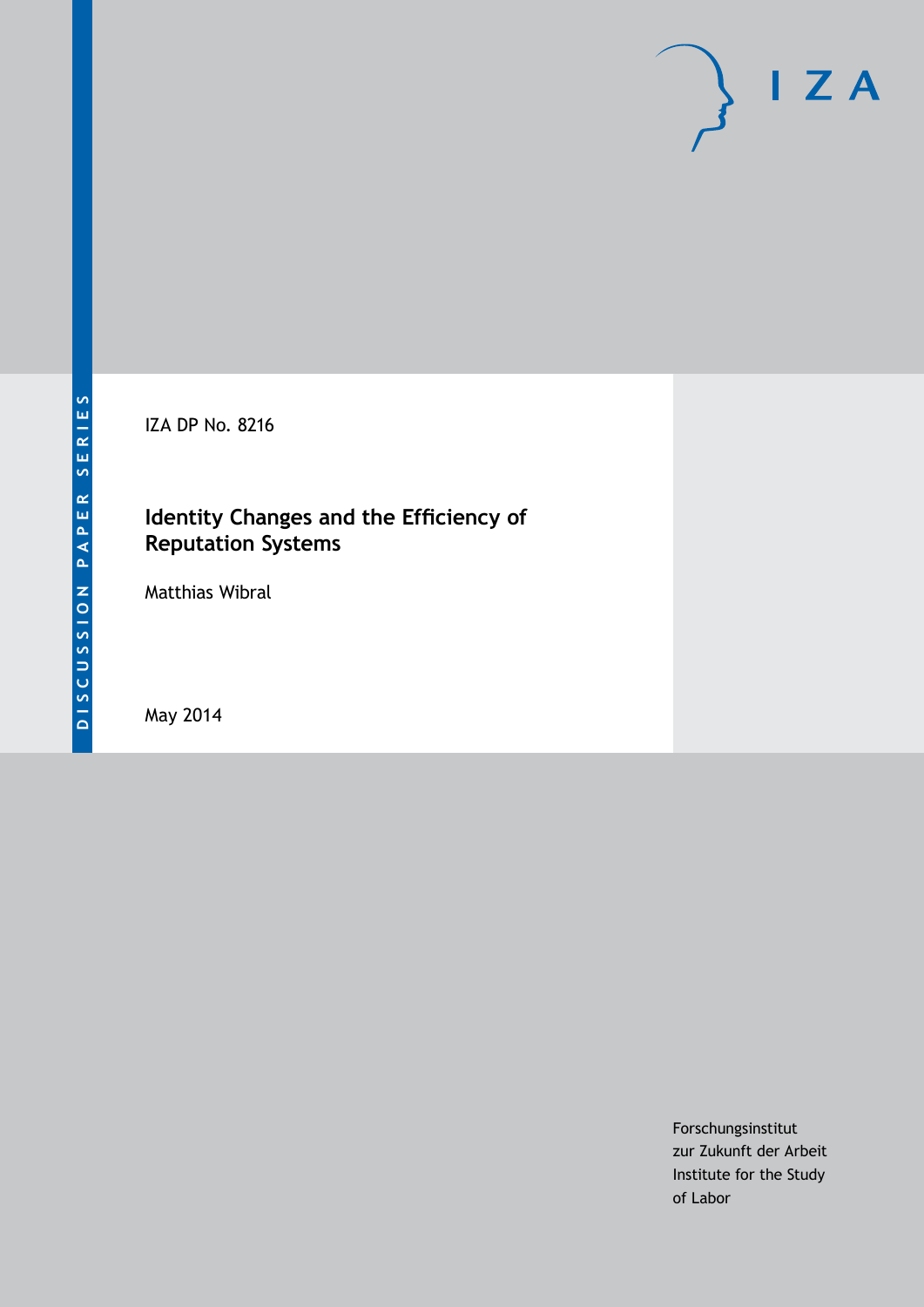# **Identity Changes and the Efficiency of Reputation Systems**

**Matthias Wibral**

*University of Bonn and IZA*

### Discussion Paper No. 8216 May 2014

IZA

P.O. Box 7240 53072 Bonn Germany

Phone: +49-228-3894-0 Fax: +49-228-3894-180 E-mail: [iza@iza.org](mailto:iza@iza.org)

Any opinions expressed here are those of the author(s) and not those of IZA. Research published in this series may include views on policy, but the institute itself takes no institutional policy positions. The IZA research network is committed to the IZA Guiding Principles of Research Integrity.

The Institute for the Study of Labor (IZA) in Bonn is a local and virtual international research center and a place of communication between science, politics and business. IZA is an independent nonprofit organization supported by Deutsche Post Foundation. The center is associated with the University of Bonn and offers a stimulating research environment through its international network, workshops and conferences, data service, project support, research visits and doctoral program. IZA engages in (i) original and internationally competitive research in all fields of labor economics, (ii) development of policy concepts, and (iii) dissemination of research results and concepts to the interested public.

<span id="page-1-0"></span>IZA Discussion Papers often represent preliminary work and are circulated to encourage discussion. Citation of such a paper should account for its provisional character. A revised version may be available directly from the author.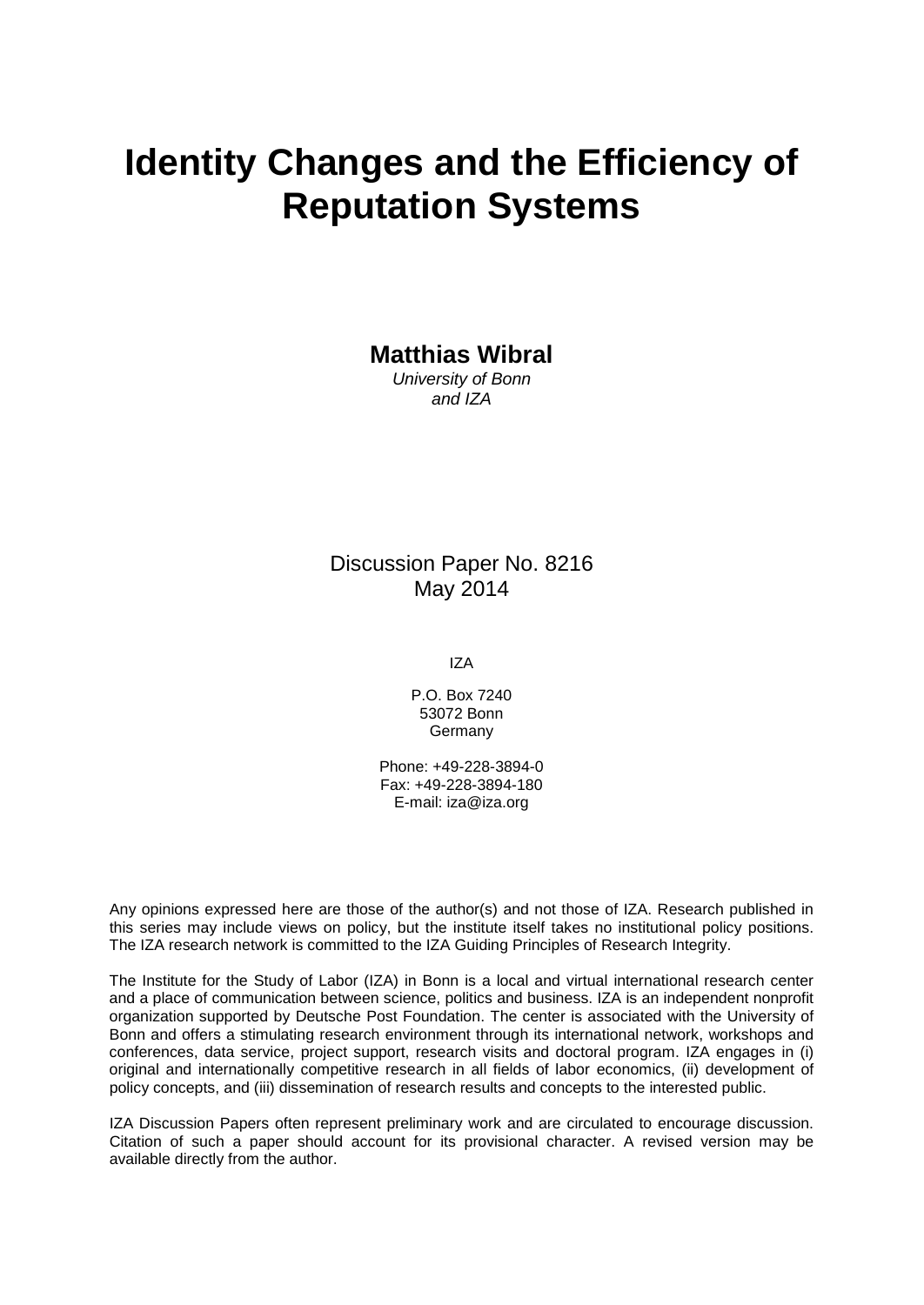IZA Discussion Paper No. 8216 May 2014

### **ABSTRACT**

### **Identity Changes and the Efficiency of Reputation Systems[\\*](#page-1-0)**

Reputation systems aim to induce honest behavior in online trade by providing information about past conduct of users. Online reputation, however, is not directly connected to a person, but only to the virtual identity of that person. Users can therefore shed a negative reputation by creating a new account. We study the effects of such identity changes on the efficiency of reputation systems. We compare two markets in which we exogenously vary whether sellers can erase their rating profile and start over as new sellers. Buyer trust and seller trustworthiness decrease significantly when sellers can erase their ratings. With identity changes, trust is particularly low towards new sellers since buyers cannot discriminate between truly new sellers and opportunistic sellers who changed their identity. Nevertheless, we observe positive returns on buyer investment under the reputation system with identity changes, and our evidence suggests that trustworthiness is higher than in the complete absence of a reputation system.

JEL Classification: C91, D02, L14

Keywords: trust, reputation, identity changes

Corresponding author:

Matthias Wibral Institute for Applied Microeconomics University of Bonn Adenauerallee 24–42 53113 Bonn Germany E-mail: [wibral@uni-bonn.de](mailto:wibral@uni-bonn.de)

Financial support from the German Research Foundation (grant KR 2077/2-1 and SFB/TR 15) is gratefully acknowledged. The author would like to thank Johannes Abeler, Steffen Altmann, Christine Harbring and Armin Falk for many insightful discussions and Markus Antony, Holger Gerhardt, Alexander Koch, Sebastian Kube, Rosemarie Nagel, Axel Ockenfels, Gert Pönitzsch, Mirko Seithe, Dirk Sliwka, Florian Zimmermann and seminar and conference participants at Alicante, Amsterdam, Bonn, Cologne, Graz, Milan and Zurich for helpful comments.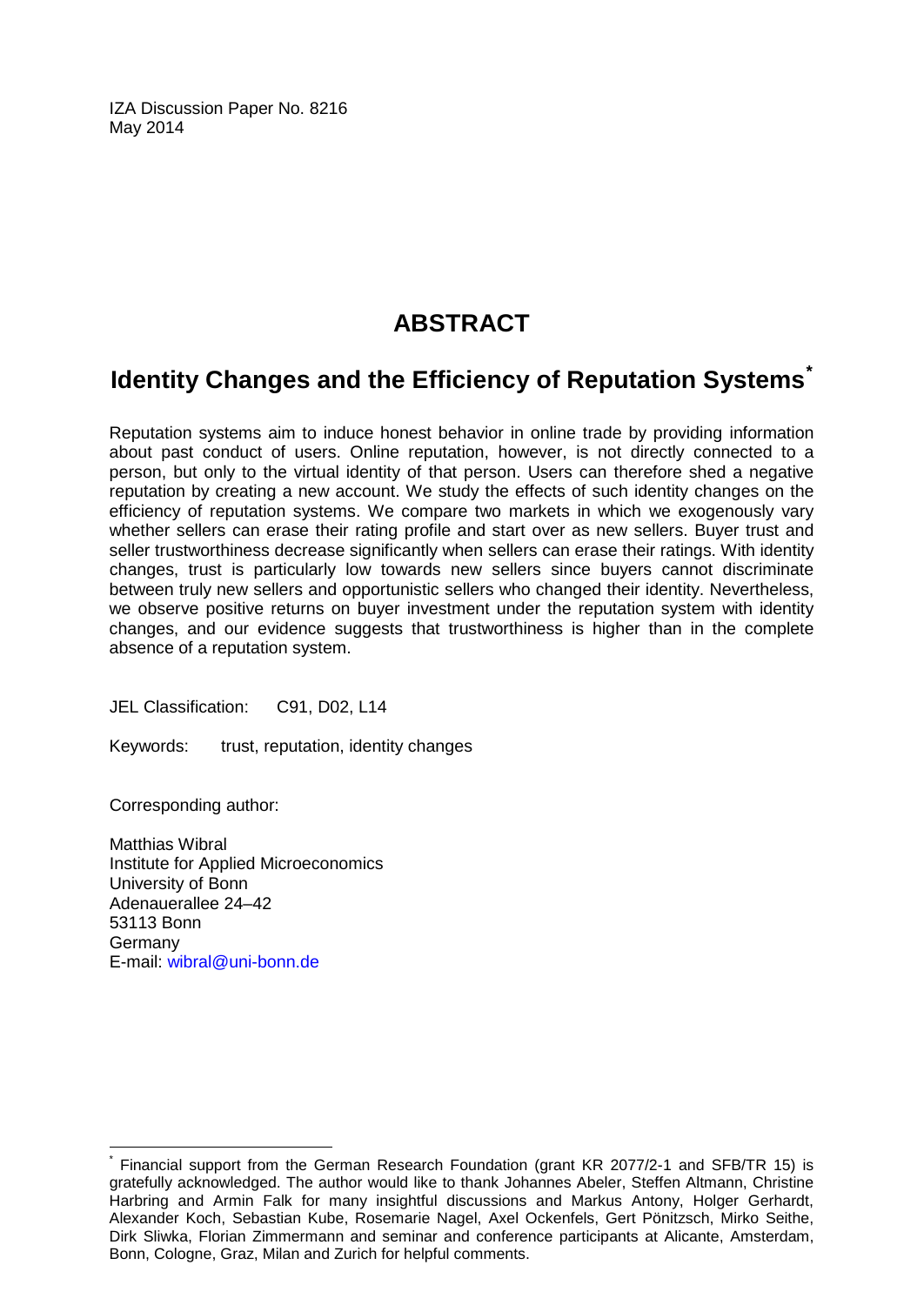### **1 Introduction**

Online trade usually takes place between strangers, payment occurs before the good is shipped, and legal enforcement of an agreement may be prohibitively costly. This particular constellation generates moral hazard and adverse selection problems, especially on the seller side. Sellers have an incentive to ship a good of lower quality than promised or not to ship at all. Reputation systems are the most important tool in e-business to address these problems and to induce honest behavior among users. They store information about past conduct of a user provided by other users in a reputation profile and disseminate this information to the whole community. In principle, a reputation profile thus allows buyers to distinguish honest sellers from dishonest ones and to interact only with the former.

The successful use of reputation systems in traditional markets with similar moral hazard problems can be traced back at least to the beginnings of long-distance trade in the Middle Ages (Greif 1989, Milgrom et al. 1990). Online reputation in most settings, however, differs from reputation in traditional markets in a very important way. Online reputation is only connected to the virtual identity of a person, i.e., the user name, and not the person itself. After a bad rating, a dishonest seller can comparatively easily abandon his old virtual identity and create a new account under a new user name with no reputation attached to it. The implications of this distinctive feature of online reputation for the efficiency of reputation systems are not well understood.

At first sight, identity changes seem to severely weaken the disciplinary power of a reputation system. Dishonest behavior can still be punished with a negative rating but these ratings may lose their edge when they can easily be shed by creating a new identity. Real newcomers and sellers who have changed identity after a bad rating become indistinguishable. This argument suggests a high frequency of identity changes accompanied by opportunistic behavior and lower buyer trust. Theory on the other hand also provides some guidance on why reputation systems might still work effectively (Friedman and Resnick 2001, Ockenfels 2003). If buyers anticipate that dishonest sellers start over as new players they will not trust newcomers or only interact with them at very unfavorable conditions, e.g., low sale prices. Starting as a new seller may then become so costly that cheating and creating a new identity is not profitable anymore. In this case, we would observe a high level of seller trustworthiness and no identity changes. Buyer trust would be high in transactions with experienced sellers and low towards new sellers. This creates a negative externality for honest new sellers.

In this paper, we examine empirically how the option to change one's virtual identity affects the efficiency of markets and the performance of reputation systems in inducing trust and trustworthiness. We study two experimental markets in which buyers play the trust game (Berg et al. 1995) with varying sellers. Buyers can rate sellers after each transaction. Before deciding whether and how much to trust a seller, a buyer can see the rating profile of this seller. New players enter the market over time in both treatments. The only difference is that sellers in one market can change their identity (*change treatment*), i.e., erase their rating profile and start over as new players, while in the other market this is not possible (*no-change treatment*). In view of the discussion above we aim at answering the following questions: Do sellers use the opportunity to change their identity? If so, does this go along with an increase in opportunistic behavior? How is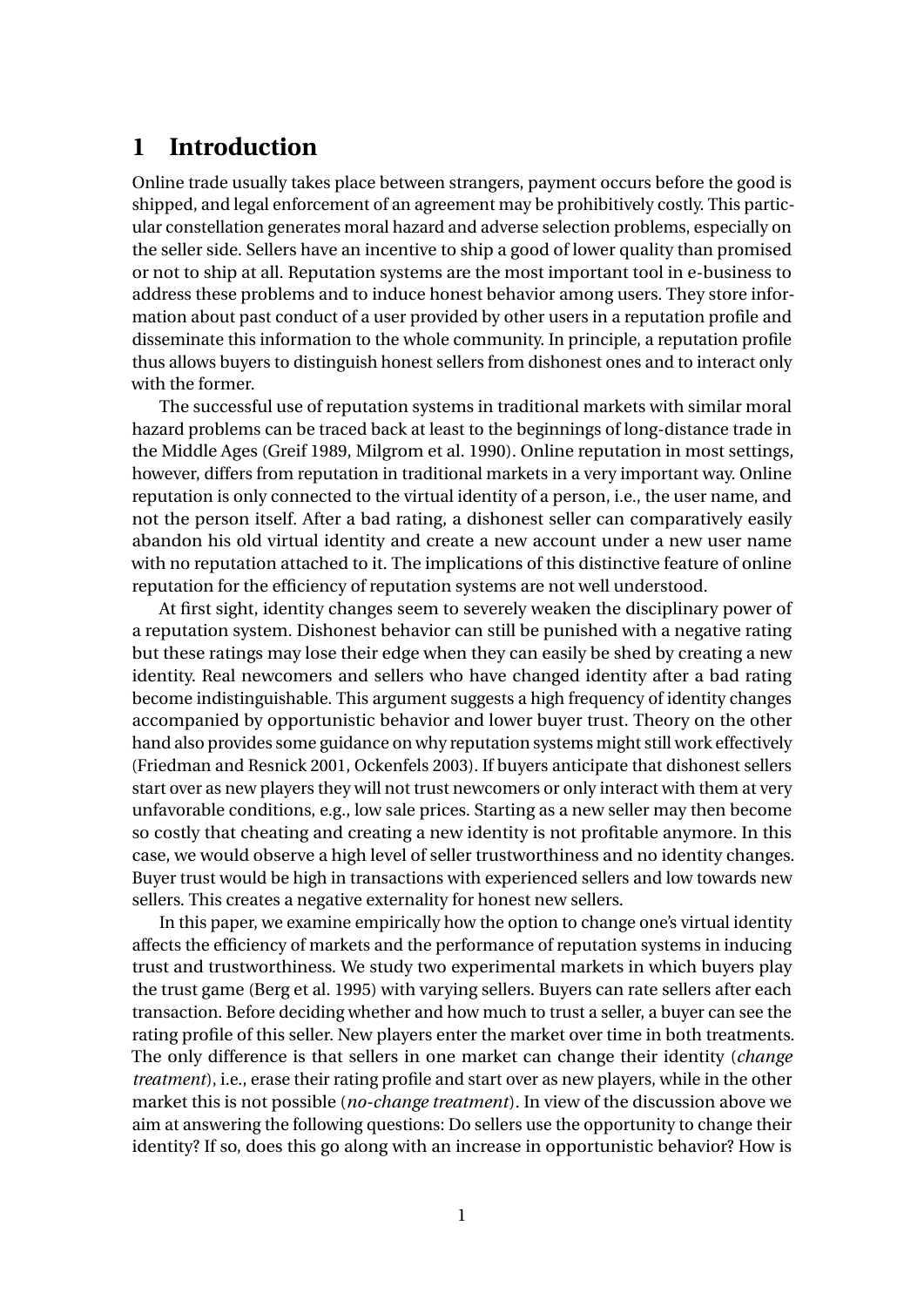buyer trust affected? In particular, are new members treated differently when identity changes are possible?

These questions are of high practical relevance given widespread reports that dishonest behavior remains an important problem for online interaction.<sup>1</sup> According to a survey conducted by the European Commission, 49% of internet users in the EU 27 countries are concerned about becoming a victim of online fraud, where goods are not delivered, counterfeit or not as advertised, and 19% have actually become a victim (European Commission 2012). In an earlier survey (European Commission 2004), 21% of the EU 15 population reported abstaining from buying online because they did not trust the internet. Recent studies on eBay's reputation system (Reichling 2004, Jin and Kato 2006, Dellarocas and Wood 2008, Klein et al. 2009, Bolton et al. 2013) also indicate that the low percentages of neutral and negative ratings (e.g., Resnick and Zeckhauser 2002) grossly understate the true extent of problematic transactions since users may be reluctant to provide negative feedback for fear of retaliatory ratings (Masclet and Peenard (2012)). Dellarocas and Wood (2008) estimate the true figure of mildly or very dissatisfied buyers at up to 21%.

It is difficult to determine whether these problems (also) arise because sellers can shed a negative reputation comparatively easily. So far, there is little evidence on the effects of identity changes, mainly because identity changes are inherently difficult to observe in field data. In addition, even if one could observe identity changes, comparing the same reputation system with and without the possibility to change one's identity would be extremely difficult in the field. We therefore use a controlled laboratory experiment to address our research questions.

The main findings can be summarized as follows. First, buyer trust and seller trustworthiness are significantly lower when sellers can change their identities. Trust is especially lower for new sellers. However, the reputation system in the change treatment maintains trustworthiness at a level that is high enough to make investing profitable for the buyers. The evidence is at least suggestive that trustworthiness is also higher than in the complete absence of a reputation system. Second, the basic principles of reputation systems function in both treatments. Lower trustworthiness translates into lower ratings, and buyers trust sellers with lower ratings less. Third, in the change treatment sellers with a sufficiently bad reputation circumvent lower buyer investments by switching identity and starting over as a new seller. Incentives to be trustworthy are therefore lower. Sellers seem to choose between two kinds of behavior—being trustworthy and maintaining a fixed identity, and behaving opportunistically and changing identity multiple times. The latter group drives the overall lower trustworthiness in the change treatment. Finally, opportunistic behavior does not pay off in the no-change treatment. In the change treatment, however, opportunistic players do earn more than their counterparts who share more equally with the buyer.

We believe that this work contributes on several fronts. The results for the change treatment demonstrate that the efficiency of reputation systems in inducing trust and trustworthiness is reduced if sellers have the opportunity to change their identity. While the negative effects of identity changes have long been discussed theoretically in the literature (e.g. Dellarocas and Wood 2003) this paper provides controlled evidence

<sup>&</sup>lt;sup>1</sup>See, for example, the reports prepared by the National Consumer League (www.fraud.org) or the Internet Crime Complaint Center (www.ic3.gov).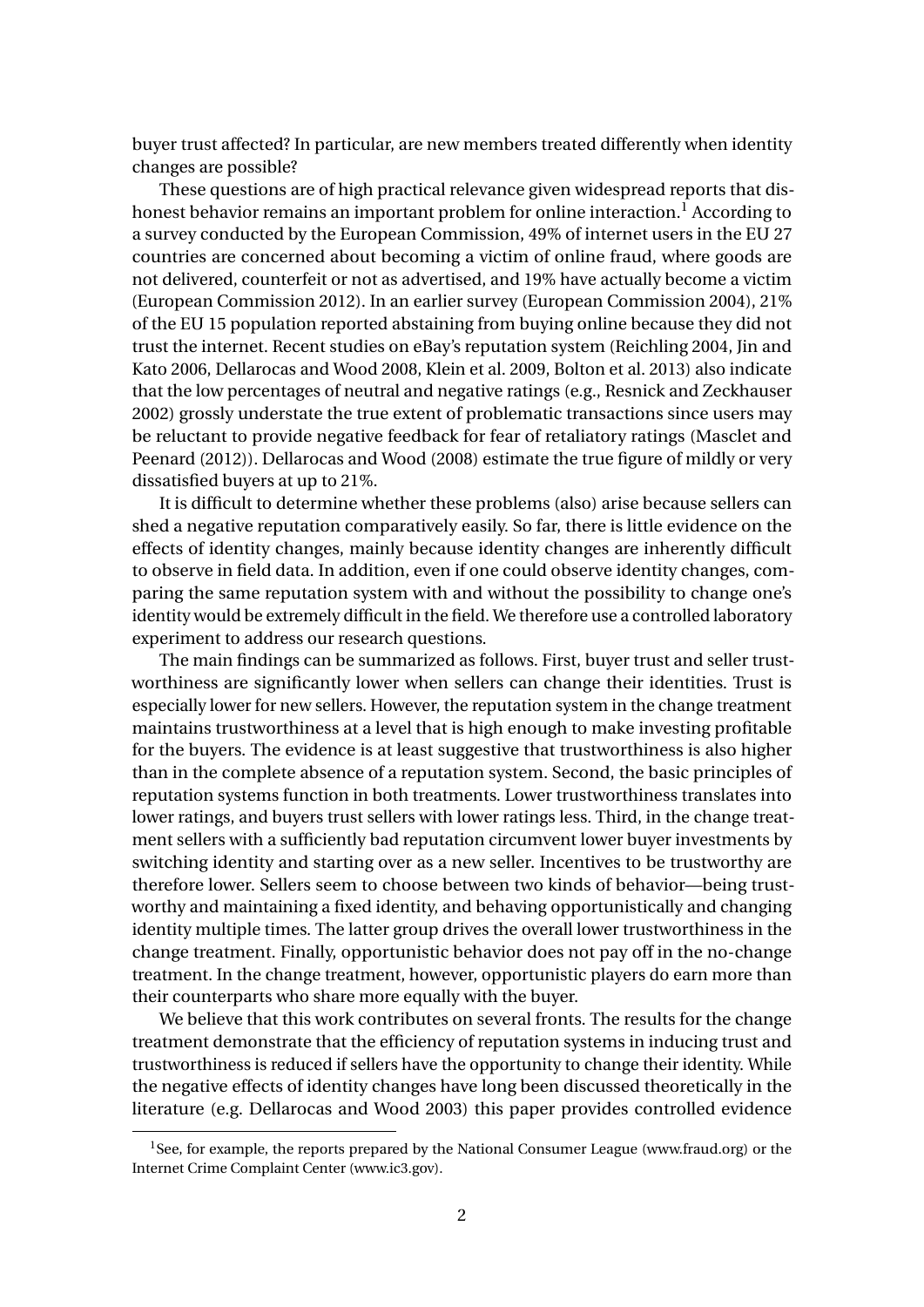and establishes a *causal link* between the possibility of identity changes and a higher incidence of dishonest behavior. This is the main contribution of our paper.

Our results for the no-change treatment complement the findings of previous laboratory experiments on reputation systems without identity changes. Keser (2003), Bolton et al. (2004) and Masclet and Peenard (2012) find that a reputation system leads to high levels of trust and trustworthiness. We extend this finding to an environment in which new players enter the market over time: The mere fact that there are new players need not affect the efficiency of a reputation system as long as buyers can be sure that a new seller really is a person who has just entered the market.

In addition, the controlled environment of the laboratory allows us to take a closer look at the mechanisms through which identity changes influence market outcomes. Several of our specific findings, which we can causally attribute to potential identity changes, are consistent with observations from online platforms. For example, Ockenfels (2003) finds a very low percentage of sellers with more negative than positive ratings in a sample from the platform *half.com*. In the same sample, new sellers also ask for lower prices than experienced sellers. Resnick et al. (2006) conduct a randomized field experiment on eBay, in which matched pairs of vintage postcards are sold via a high reputation identity and accounts with little or no previous feedback. Buyers are willing to pay 8% more to the high reputation seller. While the design of their study nicely controls for many potential confounds that plagued earlier empirical studies, it is still unclear to which degree the effect is driven by personal experience of repeat customers of the high reputation identity. We can rule out this and other potential confounds in our setup. Finally, our results also show that a substantial part of the negative effects of a system which allows identity changes may arise from buyers simply refusing to participate in market interaction, thus effectively dropping out of the market. In this aspect, we complement survey evidence indicating that large effciency losses occur because consumers do not trust online trade(rs).

The rest of the paper is structured as follows. Section 2 describes the experimental design. Section 3 reports and discusses our results. Section 4 concludes.

### **2 Experimental Design**

#### **2.1 Trust Game and Reputation System**

We use the trust game, originally introduced as investment game by Berg et al. (1995), to mimic essential features of online interaction in our experiment.<sup>2</sup> The trust game is played by two players, which we refer to as buyer and seller in our setup. Both players have an endowment of 10. In the first stage, the buyer can send an amount between 0 and 10—the *investment*—to the seller. On the way to the seller this amount is tripled by the experimenter. In a second stage, the seller can then decide how much (if anything at all) of the tripled amount he wants to send back to the buyer.

<sup>&</sup>lt;sup>2</sup> Two baseline paradigms have been used to study reputation systems. Keser (2003) and Masclet and Peenard (2012) who also use the standard trust game, while Bolton et al. (2004) use a binary variant ("buyer-seller game"), in which efficiency gains only arise when trust is honored. We use the standard trust game for our main analysis because it allows studying certain types of strategic seller behavior. For example, we can study whether sellers build up their reputation when it is relatively cheap to do so and then "milk" this reputation later on. However, we also test the robustness of our results using the buyer-seller game (see section 3.2.2).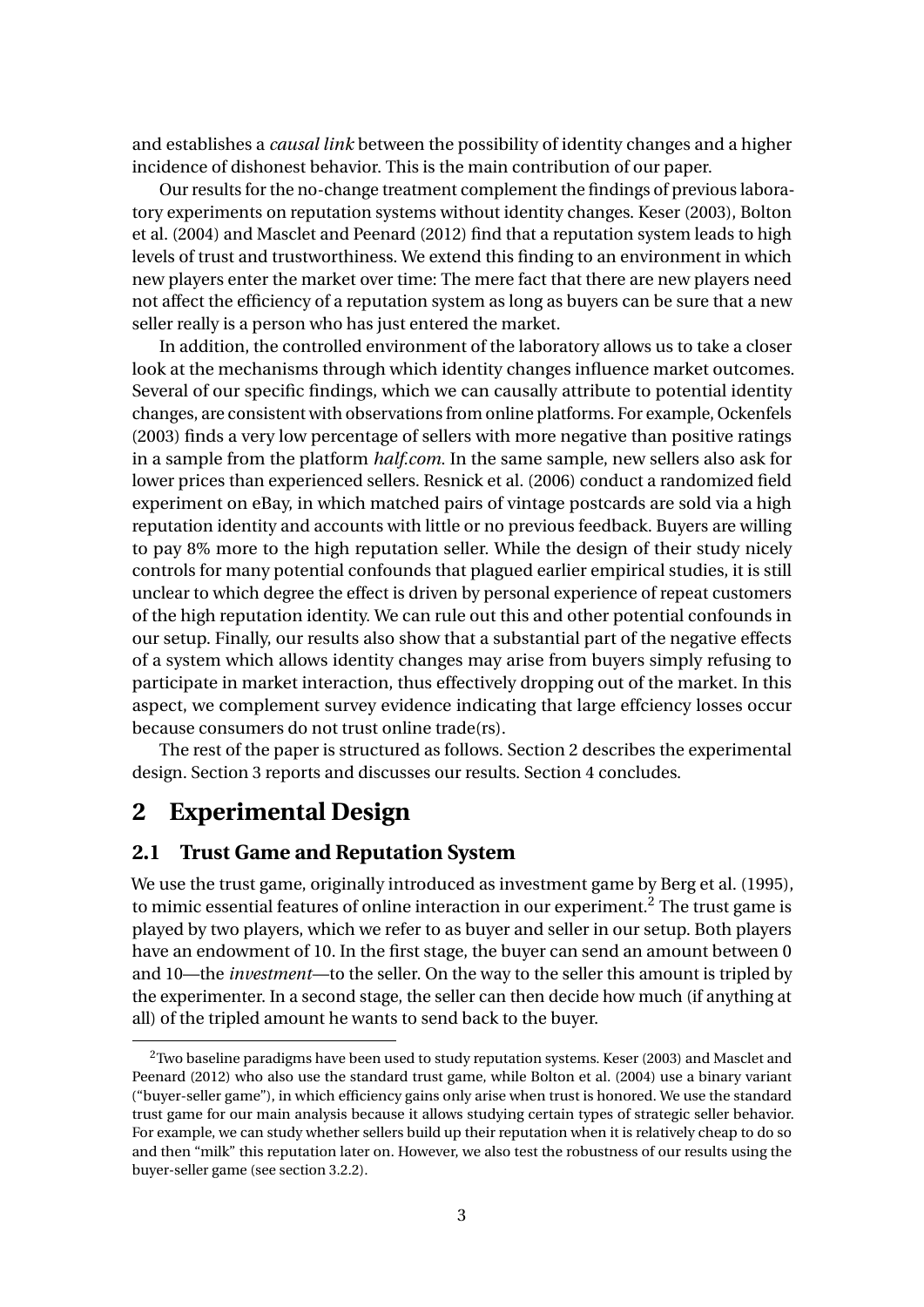The trust game captures the basic moral hazard problem inherent in a broad class of social interactions. There are efficiency gains to be realized but this requires that the buyer sends money without a guarantee of receiving anything in return from the seller. The buyer's investment can therefore be taken as a measure of his trust while the amount that the seller sends back (as a share of what he received) reflects the latter's trustworthiness. More precisely, our measure of trustworthiness is *return on (buyer) investment* which we define as [(Amount Received/Amount Sent) − 1]. Trustworthiness can, of course, only be measured when the seller was trusted in the first place, i.e., in those instances when buyer investment is greater than zero.

In our experiment subjects play the trust game described above, half of them in the role of buyers and the other half in the role of sellers. Every participant keeps his role throughout the entire experiment which lasts 20 rounds. This is common knowledge. Buyers and sellers are randomly rematched after every round. The matching mechanism ensures that players never play with the same person in two consecutive rounds, which is common knowledge as well.

Based on Keser (2003), we enhance the trust game with a reputation system in the following way. At the end of each round, after the seller has decided how much to return to the buyer, the latter *has to* rate this decision.<sup>3</sup> He can give the seller a positive, neutral or negative rating. If there was no interaction, i.e., the buyer did not send anything to the seller, no rating can be made. The rating is stored in the seller's rating profile.

At the beginning of each round, the seller sees his rating profile. It lists four categories: the last rating and the total number of positive, neutral and negative ratings. In the *no-change treatment* every seller keeps his rating profile for the whole experiment and therefore is simply informed about his current profile. Then the buyer sees the seller's rating profile and decides how much money to send to the seller. In the *change treatment* the seller can decide *before* the buyer sees his rating profile whether he wants to erase the profile and start as a new player. This profile erasure is what we refer to as an identity change. If the seller keeps his rating profile it is then shown to the buyer. If the seller *erases* his profile, the buyer will only be given the information that he is matched with a *new* player before making his investment decision. Identity changes are free to the seller.

If buyers in real online markets face a new seller they are unable to tell whether this person really is a newcomer or a (dishonest) seller who has abandoned his old account and created a new one. To achieve this crucial feature in our laboratory experiment we let new subjects enter the experiment over time. Only six subjects (3 buyers, 3 sellers) start the experiment right from the beginning in every session. The others enter in the course of the experiment. The timing of the entry of new players is the same for all sessions in both treatments. One buyer and one seller each enter in rounds 4, 8 and 13, respectively.<sup>4</sup> Players who entered the experiment at a later stage had to do a paid real effort task

<sup>&</sup>lt;sup>3</sup>We thus abstract from the public good problem of voluntary feedback provision. Gazzale and Khopkar (2011) study a setup without identity changes, in which buyers can decide whether they want to leave feedback or not. Since there is no scope for opportunistic buyer behavior in our setup, sellers cannot rate buyers in our experiment.

<sup>4</sup>We chose this timing of entry to minimize the number of repeat encounters. In the post-experimental questionnaire, only 2 out of 192 subjects indicated that they thought they had recognized someone whom they had played with before.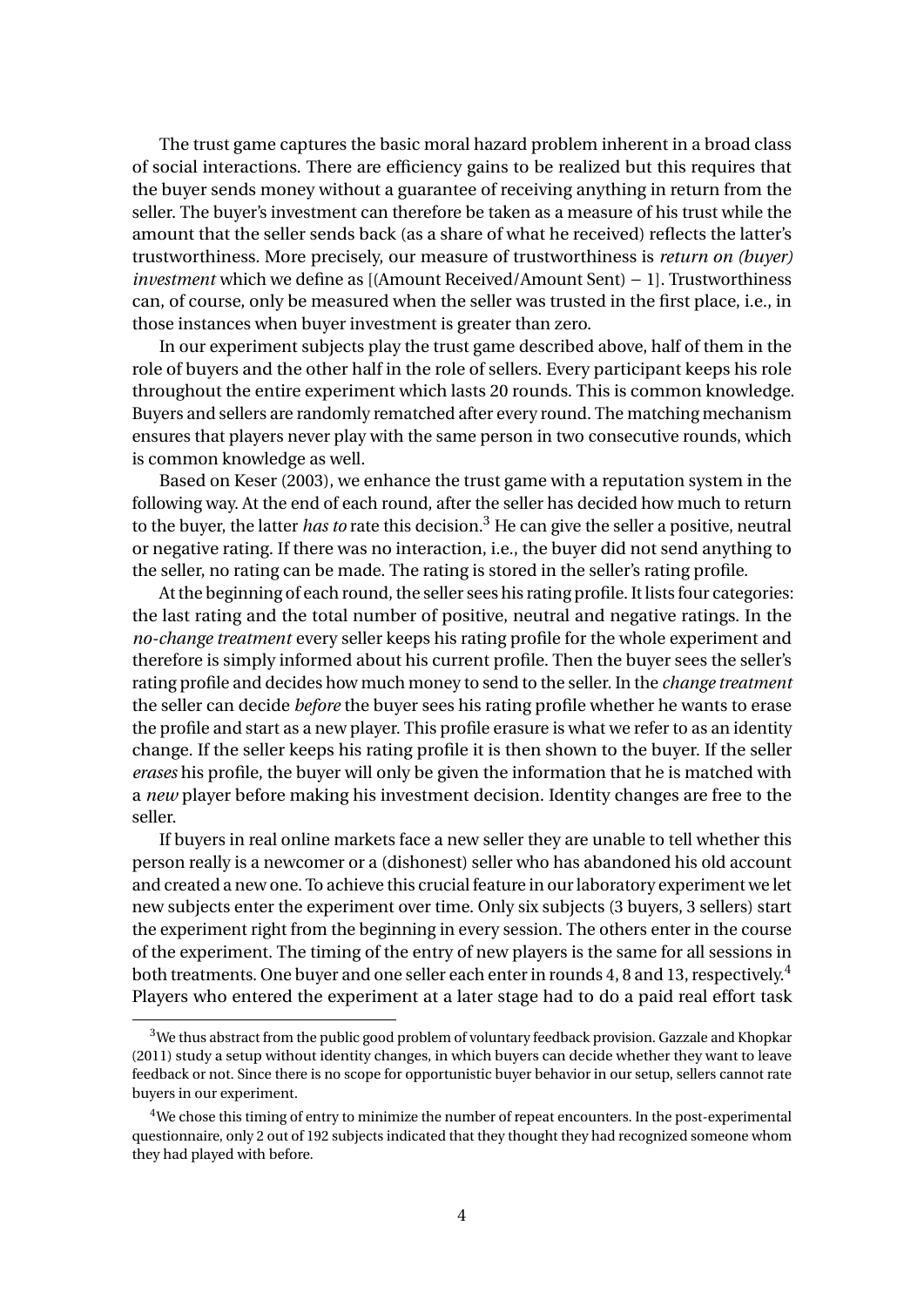which consisted of counting certain letters in a short text. We introduced the real effort task to keep subjects busy and to avoid income effects. Payments were calibrated such that earnings from the real effort experiment were not significantly different from those of the participants who played the trust game right from the beginning. Subjects know that new players enter the experiment but not when and how many. When faced with a new seller buyers in the change treatment thus cannot discern whether the seller really is a new player or has just erased his rating profile.

In addition to our two main treatments, we conducted a control treatment without a reputation system to establish baseline levels of trust and trustworthiness. Apart from the reputation system the control treatment is completely identical to the two other treatments in all aspects (matching, players per session, entry of new players, etc.). Subjects thus play a series of one-shot trust games with changing partners.

The experiment was programmed using z-Tree (Fischbacher 2007) and conducted at the BonnEconLab at the University of Bonn. Eight sessions of each treatment with 12 subjects each were played, yielding a total of 288 participants. At the beginning of each session participants were seated in separate cubicles. Before the experiment started the experimenter read out the instructions and answered all remaining questions privately.<sup>5</sup> After the experiment, subjects answered a short questionnaire with free form questions regarding the motivation for their decisions. All subjects were undergraduates from different fields recruited via announcements posted on campus. The experiment lasted approximately one hour and subjects earned 12.35 Euro on average, including a show-up fee of 2 Euro.

#### **2.2 Related literature and behavioral predictions**

In the trust game presented above, the buyer does not send anything to the seller in the first place when agents only care about their own material payoffs. This follows from the standard unravelling argument. The introduction of a reputation mechanism does not change this result as long as the game is finitely repeated, independent from whether identity changes are possible or not. Based on this standard model we would therefore expect no differences between our treatments.

Previous experiments with finite repetitions of a trust game (Keser 2003, Bolton et al. 2004, Bohnet et al. 2005, Masclet and Peenard 2012) suggest that this is not a good description of actual behavior. In these experiments, a reputation system without identity changes substantially reduces seller moral hazard and improves efficiency. This finding can be rationalized by models which assume different types of players (Kreps et al. 1982). Brown et al. (2004) provide an example in which some players are inequity averse. If some sellers are intrinsically trustworthy in our setup it can be profitable for opportunistic sellers to camouflage as trustworthy at least until the final rounds of play.<sup>6</sup> Another potential explanation for the success of reputation systems in previous experiments is that subjects are myopic in the sense that they fail to fully account for

<sup>&</sup>lt;sup>5</sup>A translated version of the instructions can be found in the appendix.

 $6$ The behavioral reputation literature starting with Camerer and Weigelt (1988) tests the predictions of this type of reputation models by exogenously introducing uncertainty about sellers' preferences via the experimental design. The results of this literature also suggest that other-regarding preferences or an intrinsic concern for appropriate behavior play an important role in understanding reputation (Grosskopf and Sarin 2010).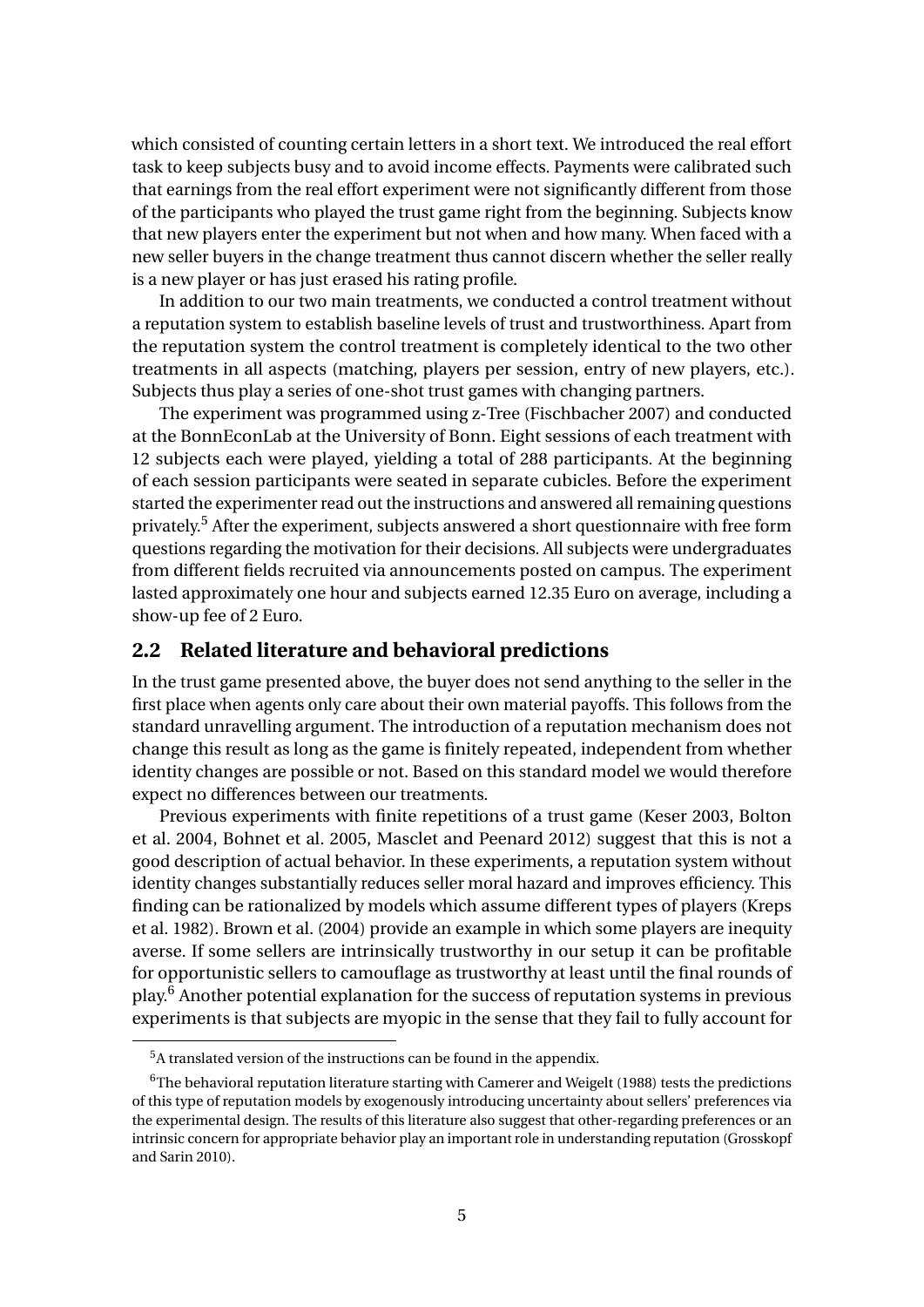the finite nature of the experiments.

The only models which explicitly consider the effects of identity changes (Friedman and Resnick 2001, Ockenfels 2003) use a setup with an infinite time-horizon. They stand in the tradition of earlier work (Kandori 1992, Okuno-Fujiwara and Postlewaite 1995) demonstrating that the seller moral hazard problem can be completely solved with a reputation system when identity changes are not possible, even in large communities, in which agents only interact infrequently and enter and exit over time. The simple intuition is that sellers, who behave opportunistically, can be punished later on by other members of the community if past conduct is common knowledge. With identity changes, direct punishment of opportunistic players is not feasible anymore since players with a bad reputation can—in anticipation of punishment—simply reenter the game as new players with no reputation at all. However, even though the direct link "opportunistic behavior–bad reputation–future punishment" is severed, this need not lead to a complete breakdown of cooperation. Both models of identity changes (Friedman and Resnick 2001, Ockenfels 2003) show that an equilibrium characterized by high levels of cooperation can be sustained.

The idea behind this result is straightforward. Since there is no way to distinguish between truly new players and opportunistic players, who have reentered the game, new players will not be trusted and receive unfavorable treatment from experienced players. This is referred to as making new players "pay their dues". In an online auction setup, for example, new sellers could receive a lower sales price for their goods. If this unfavorable treatment of new players is sufficiently severe, i.e., the dues for newcomers are high enough, opportunistic behavior and subsequent identity changes do not pay off anymore. These "pay your dues" strategies lead to a welfare maximizing (secondbest) equilibrium, in which no one behaves opportunistically and changes identities. Efficiency losses compared to a situation without identity changes can arise because truly new players "undeservedly" also receive unfavorable treatment from experienced players. The insights in Friedman and Resnick (2001) and Ockenfels (2003) are derived for an infinite time horizon, but the key mechanisms may also be informative for our finite setup, in particular, if some agents are myopic or intrinsically cooperative.

Summarizing the theoretical arguments and previous experimental evidence, the following hypotheses can be formulated. The two basic principles, upon which reputation systems are based, should work in both reputation treatments: Opportunistic behavior will translate into lower ratings and buyers will condition their investment decision on the rating profile in the sense that lower ratings will lead to lower buyer investments. As a consequence, we expect high levels of trust and trustworthiness in the no-change treatment. The degree to which these carry over to the change treatment crucially depends on the treatment of new players. Based on the models, we hypothesize that buyer investment towards new sellers (and therefore investment overall) will be lower in the change treatment compared to the no-change treatment. If this discount is sufficiently big, the lower buyer investment could make identity changes unprofitable and prevent sellers from behaving opportunistically and changing their reputation.

### **3 Results**

In this section we first present the basic treatment effects. We then explore whether the mechanisms described in the previous section can explain the treatment differences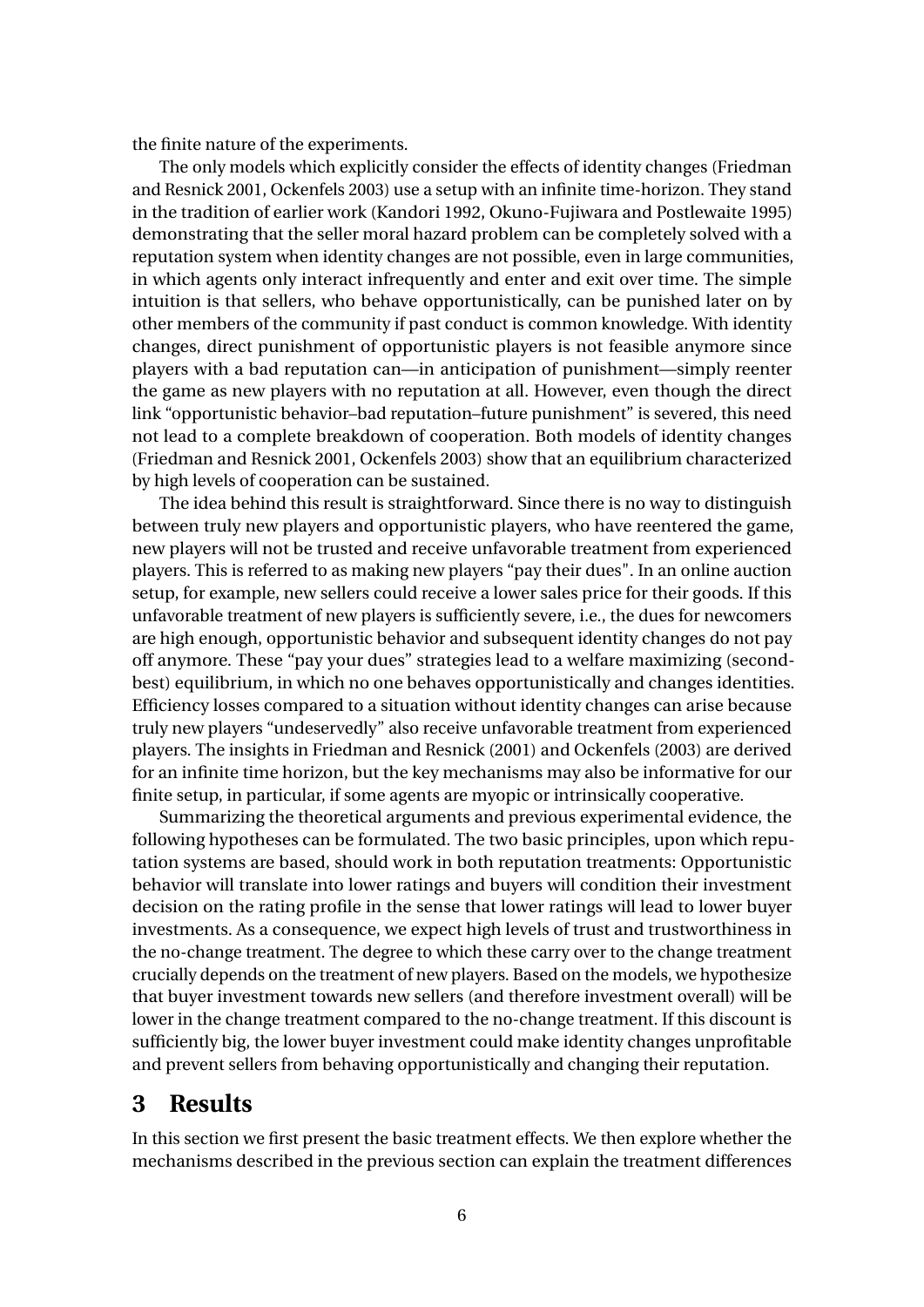

**Figure 1:** Investment over time

observed between the no-change and the change treatment.

#### **3.1 Overall Treatment Effects**

A reputation system should ultimately promote seller trustworthiness and, as a consequence, buyer trust. As described above, we use buyer *investment* to measure trust and *return on (buyer) investment* as a measure of sellers' trustworthiness. Figure 1 shows average buyer investment over time for the two reputation treatments and the control treatment without a reputation system, including those instances in which the buyer did not invest anything at all. Figure 2 displays return on buyer investment over time for the different treatments.

We first examine the effect of identity changes by comparing our two main treatments. Buyers trust more when sellers cannot change their identity. While buyers in the no-change treatment invest 7.04 on average, they send only 6.00 to the sellers in the change treatment. The difference is (weakly) significant using a non-parametric U-test  $(p = 0.09)$  and when comparing the change to the no-change treatment using a randomeffects estimation of buyer investment on treatment dummies (Table 1, columns 1 and 2).<sup>7</sup> Regarding the relative frequency of the different investment levels the biggest treatment difference occurs for investments of zero, i.e., those instances in which buyers withdraw from the market altogether and which are difficult to observe with field data. Buyers in the no-change invest zero in 64 cases or 8% of all rounds.<sup>8</sup> Strikingly, buyers in the change treatment do not invest anything almost twice as often, namely in 117 or 15% of all rounds (U-test p=0.06).

A similar pattern can be found for trustworthiness. Return on investment is highest in the no-change treatment where buyers on average make a return of 61% on their investment. For every period including the last one, average return on investment is

 $<sup>7</sup>$ All reported p-values are two-sided. Unless otherwise noted all non-parametric tests use session</sup> averages as independent observations, i.e.,  $N = 8$  for each treatment. Table 4 in the appendix provides detailed information for each session.

 $^8{\rm In}$  total 98 rounds were played in each session (3 players in each role played 20 rounds, 1 player each played 17, 13, or 8 rounds respectively). For each role there are thus  $(60+17+13+8) \times 8 = 784$  rounds per treatment.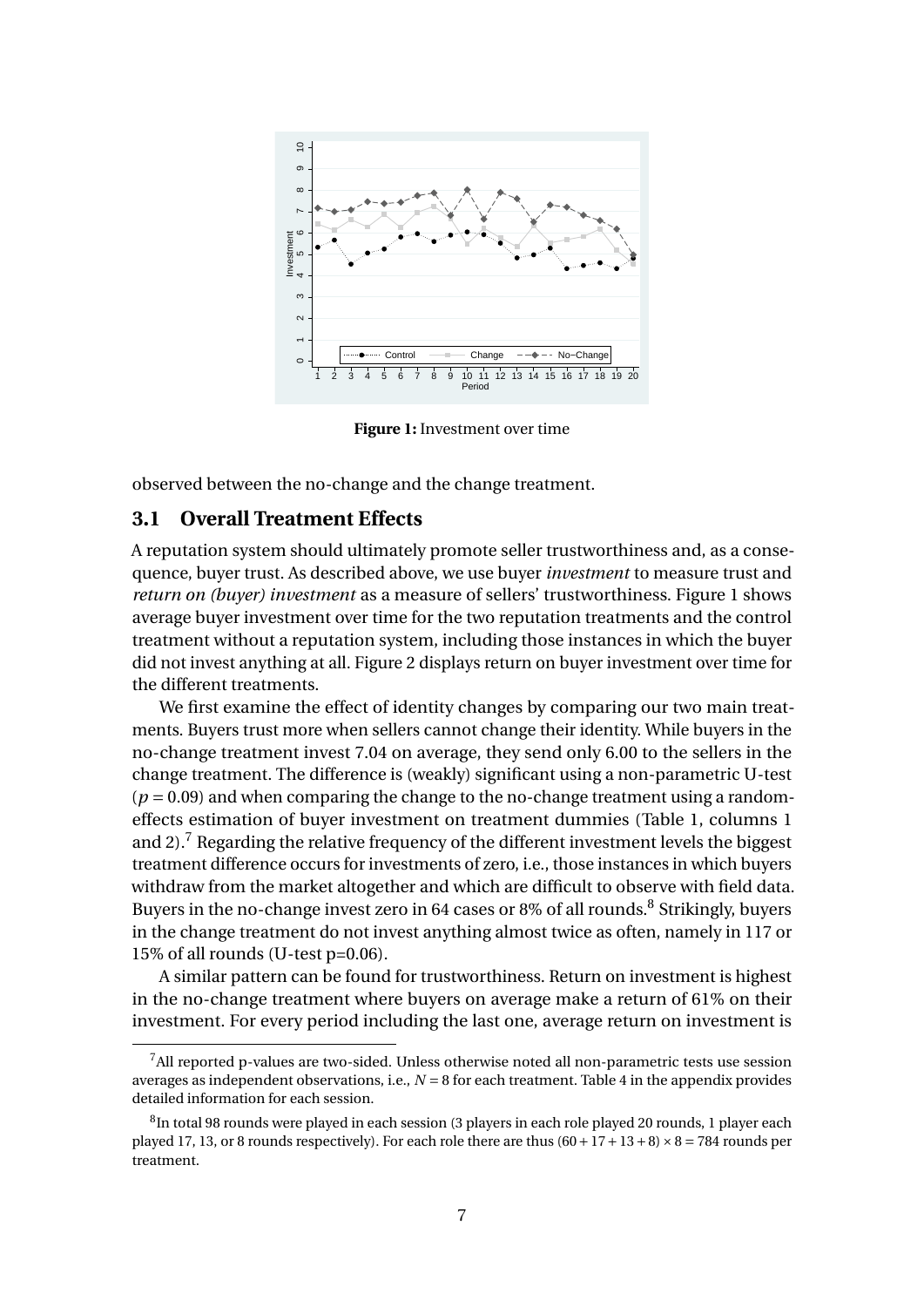

**Figure 2:** Return on investment over time

positive. The reputation system is less successful in inducing trustworthy behavior in the market in which participants can erase their reputation. Return on investment is significantly lower in the change treatment (U-test,  $p = 0.06$ ; random-effects estimation  $p = 0.02$ , columns 3 and 4 in Table 1). For example, the most extreme case in which a buyer makes an investment but the seller does not return anything occurs 63 times (8.8% of all investments made) in the no-change treatment but 102 times (15.3%) in the change treatment. However, buyers in the change treatment on average still make a substantial profit of 36% on their investment.<sup>9</sup>

#### **Result 1:** *Trust and trustworthiness are significantly lower when sellers can change their identities.*

In the control treatment without reputation system buyers invest 5.16, and return on investment is 16%.<sup>10</sup> A main finding of previous experiments on reputation systems without identity changes (Bohnet et al. 2005, Bolton et al. 2004 and Keser 2003) is that a reputation system increases trust and trustworthiness compared to a situation

<sup>9</sup>Note that, in principle, lower *average* trustworthiness in the change treatment could simply be driven by lower buyer investments if sellers reciprocate lower investments with lower returns on investment. Two analyses indicate that the treatment difference in our setup is not just due to the different distribution of investments, but persists conditional on investment. First, we calculate a counterfactual average return on investment by using the investment distribution of the change treatment and the returns on investment observed for each investment level from 1 to 10 in the no-change treatment. The counterfactual return on investment is 56% and thus substantially higher than the 36% actually observed. Second, we regress return on investment in the two reputation treatments on a treatment dummy controlling for investment in an random-effects estimation with standard errors adjusted for clustering at session level. While the coefficient on investment is significant and positive, the treatment dummy remains economically and statistically significant in this regression. Detailed results of both analyses are available upon request.

 $10$ While some previous studies observe a negative or zero return on investment in trust games in a stranger environment (e.g., Keser 2003), the results of our control treatment are in line with those of a recent meta-study of 162 trust games regarding investment and return on investment (Johnson and Mislin 2011), which finds an average investment of 5.00 and a small, but significant positive return on investment of 0.11.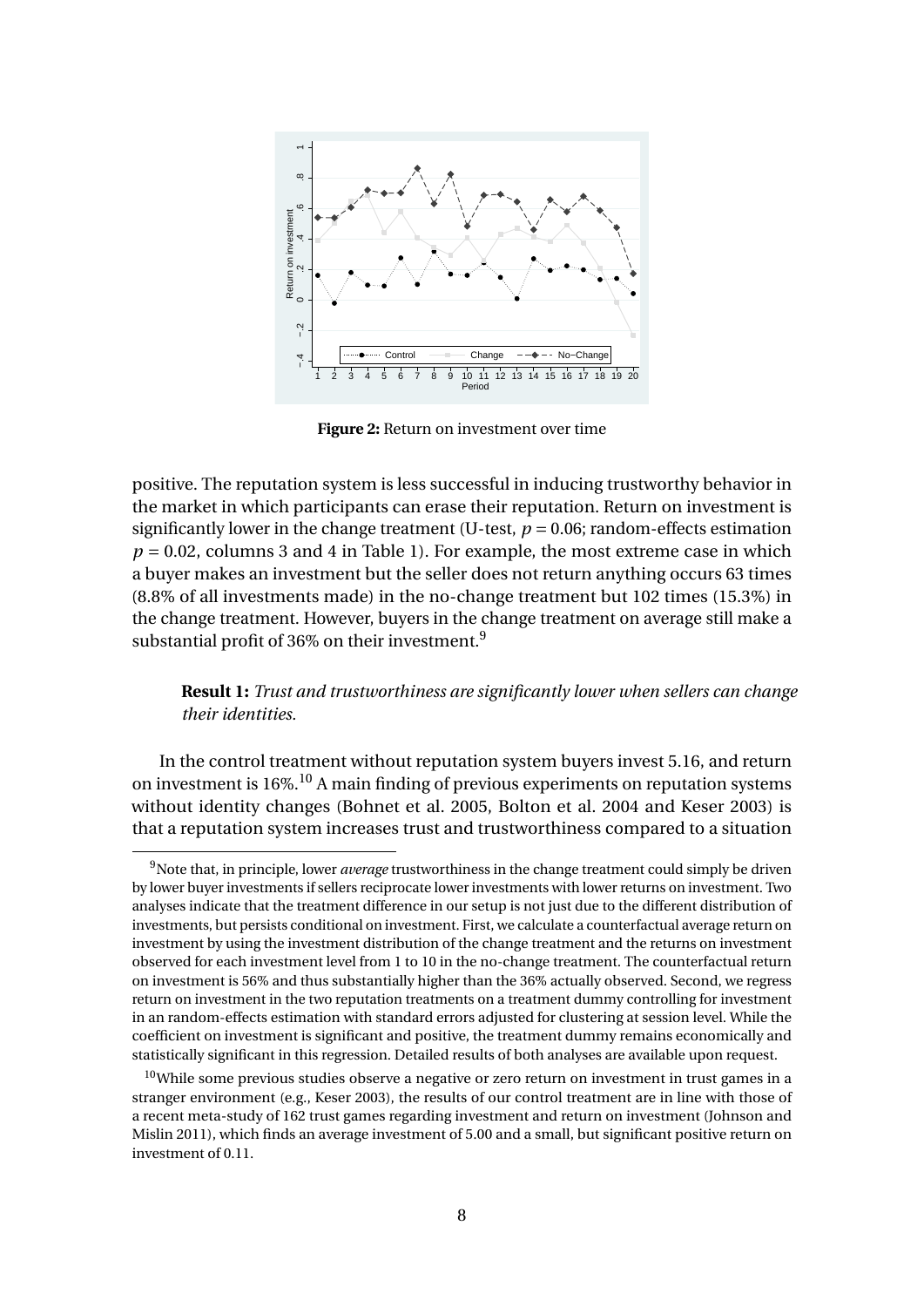without reputation system. Our no-change treatment replicates this finding for an environment in which new players enter over time (U-test control vs. no-change: trust  $p=0.01$ ; trustworthiness  $p < 0.01$ ).

**Table 1:** Random-effects panel regressions of investment ((1) and (2)) and return on investment ((3) and (4)) on treatment dummies ("Control" and "Change"). "Last" is a dummy equal to 1 in period 20. <sup>\*\*\*</sup> and <sup>\*\*</sup> indicate significance on the 1-percent and 5-percent level respectively. Reported standard errors (in parentheses) are adjusted for clustering at session level.

|                      |            | Investment  |             | Return on investment |
|----------------------|------------|-------------|-------------|----------------------|
|                      | (1)        | (2)         | (3)         | (4)                  |
| Control              | $-1.940**$ | $-2.068***$ | $-0.461***$ | $-0.478***$          |
|                      | (0.76)     | (0.73)      | (0.09)      | (0.09)               |
| Change               | $-0.959*$  | $-0.998**$  | $-0.253**$  | $-0.246**$           |
|                      | (0.53)     | (0.51)      | (0.11)      | (0.11)               |
| Last                 |            | $-2.115***$ |             | $-0.457***$          |
|                      |            | (0.54)      |             | (0.14)               |
| Control × Last       |            | $1.902***$  |             | $0.335*$             |
|                      |            | (0.66)      |             | (0.18)               |
| Change $\times$ Last |            | 0.581       |             | $-0.156$             |
|                      |            | (0.66)      |             | (0.19)               |
| Constant             | 6.951***   | $7.094***$  | $0.606***$  | $0.629***$           |
|                      | (0.36)     | (0.34)      | (0.04)      | (0.05)               |
| $R^2$                | 0.046      | 0.057       | 0.056       | 0.073                |
| N                    | 2352       | 2352        | 2019        | 2019                 |

In view of result 1 the question arises whether a reputation system under which identity changes are possible still represents an improvement over a situation without any reputation system. The evidence on this is mixed. While average investment is higher in the change treatment compared to the control in all but two periods, the difference is not significant (U-test  $p = 0.43$ ; Wald test for equality of coefficients in Table 1: column 1,  $p = 0.20$ ; column 2,  $p = 0.16$ ). This finding is unexpected in view of the models discussed above. Compared to the control treatment, return on investment in the change treatment is more than twice as high (36% vs. 16%). The difference is not statistically significant using a U-test  $(p = 0.14)$ , but is (weakly) significant in the random-effects regressions (Wald test for equality of coefficients in Table 1: column 3,  $p = 0.09$ ; column 4,  $p = 0.05$ ). The evidence thus is at least suggestive that the reputation system with identity changes increases trustworthiness compared to an environment without any reputation system.

#### **3.2 The impact of identity changes**

The results presented above suggest that the ability of reputation systems to foster trust and trustworthiness seems to be negatively affected if sellers have the opportunity to change their identity. In the following, we analyze how reputation information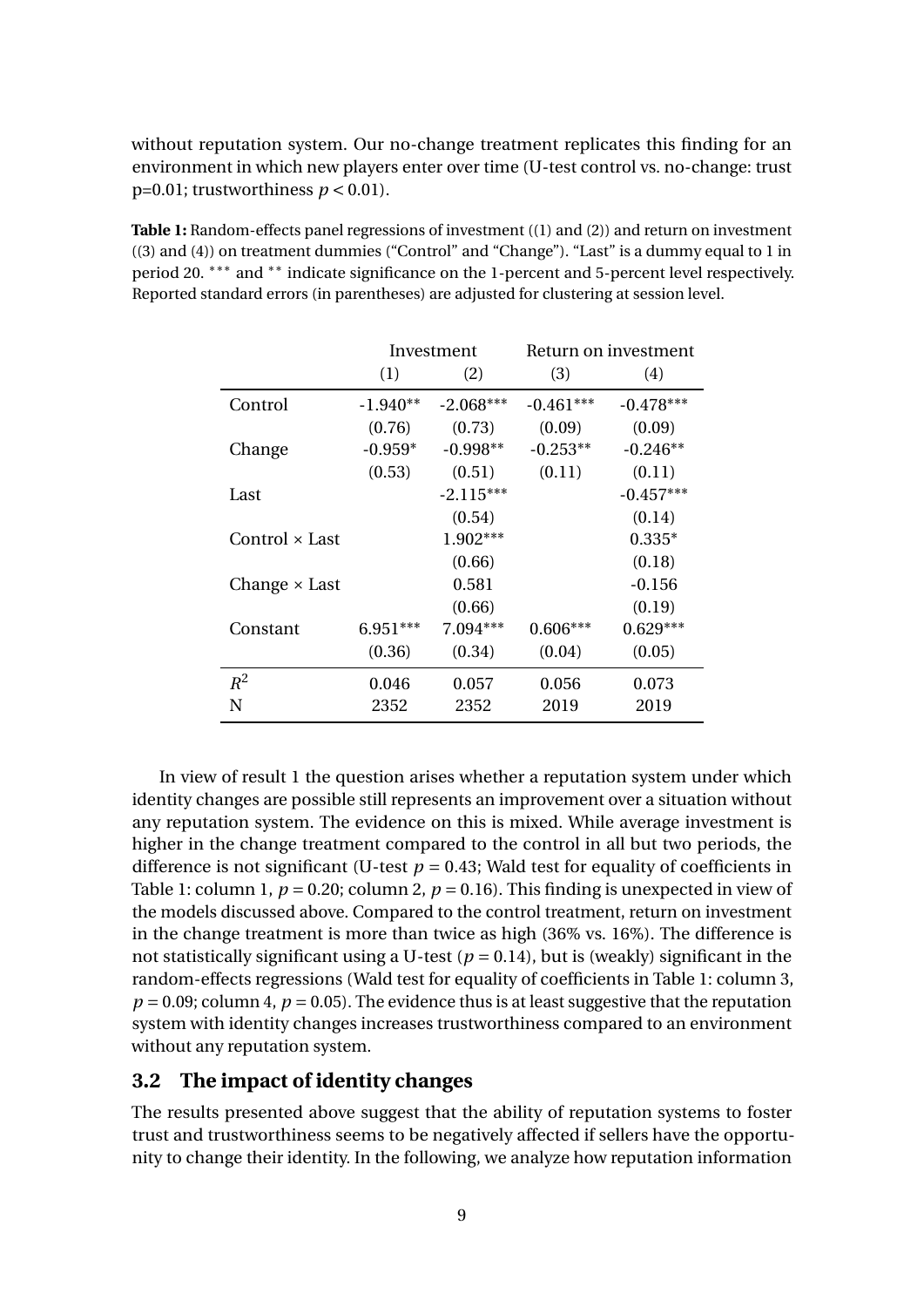influences behavior and also discuss whether the treatment differences between the treatments with a reputation system can be traced back to the mechanisms discussed in section 2.

#### **3.2.1 Do the basic principles of reputation systems work?**

A first prerequisite for the functioning of a reputation system is that buyer ratings reflect seller behavior. In particular, opportunistic behavior should translate into a bad reputation. We use ordered probit regressions of return on investment on the rating given by the buyer for this return to investigate this question. We code a good rating as 1, a neutral rating as 0, and a negative rating as −1. Table 2 reports the regression results. The coefficient for return on investment is positive and significant for both treatments, also if we control for the level of investment and a variable indicating how long a buyer has been in the experiment ("personal period"). In both treatments, sellers thus receive lower ratings for lower returns.

To gain an impression of potential differences in rating standards across treatments we calculate the return on investment thresholds which explain the highest percentage of ratings for each treatment assuming that buyers rate a return on investment below a threshold *bneg* as negative, between *bneg* and *bneu* as neutral, and above *bneu* as positive. The optimal *bneg* is 0.19 in the change and 0.59 in the no-change treatment. The optimal threshold between a neutral and a good rating, *bneu*, is 0.65 in the change and 0.88 in the no-change treatment. These thresholds predict around 75% of choices in both treatments.<sup>11</sup> Overall, rating standards seem to be a bit lower in the change treatment. Nevertheless, we observe a higher average rating in the no-change compared to the change treatment. While in the no-change treatment positive (negative) ratings account for 47% (30%) of all ratings, this figure is 41% (37%) in the change treatment. Using the coding of ratings described above, the average rating in the no-change treatment is 0.17, and 0.04 in the change treatment.

A second prerequisite for the success of a reputation system is that buyers condition their actions on the reputation information they receive, i.e., reward a good reputation with higher and punish a bad reputation with lower investments. Table 3 shows how the reputation profile a buyer sees at the beginning of a period influences his investment decision in the two treatments. The table reports the results of random-effects estimations with standard errors adjusted for clustering at session level. The results indicate that buyers take a seller's reputation into account when deciding how much to invest. The coefficients for the number of good and bad ratings are significant and have the expected sign. Bad ratings seem to have a stronger impact. On average, one additional good rating increases investment by 0.17 in the no-change treatment whereas the coefficient for an additional negative rating is -0.52 (0.21 and -0.75 in the change treatment, column 1). A Wald-test confirms that the absolute values of the coefficients are significantly different (no-change: *p* < 0.01; change: *p* < 0.01). A stronger influence of negative ratings is in line with findings for laboratory data and field data from  $eBay<sup>12</sup>$ 

 $11$ Since buyers did not make a decision for every potential return on investment only intervals can be determined for the  $b_{neg}$  and  $b_{neu}$ , which explain the highest percentage of choices. All  $b_{neg} \epsilon$ [0.58; 0.6] and all  $b_{neu} \epsilon$ [0.88; 0.88] are optimal in the no-change treatment (change:  $b_{neg} \epsilon$ [0.17; 0.2];  $b_{neg} \epsilon$ [0.63; 0.66]). The values reported represent the mid points of these intervals.

<sup>&</sup>lt;sup>12</sup>See Bajari and Hortacsu (2004), Resnick et al. (2006) or Bolton et al. (2013) for references on the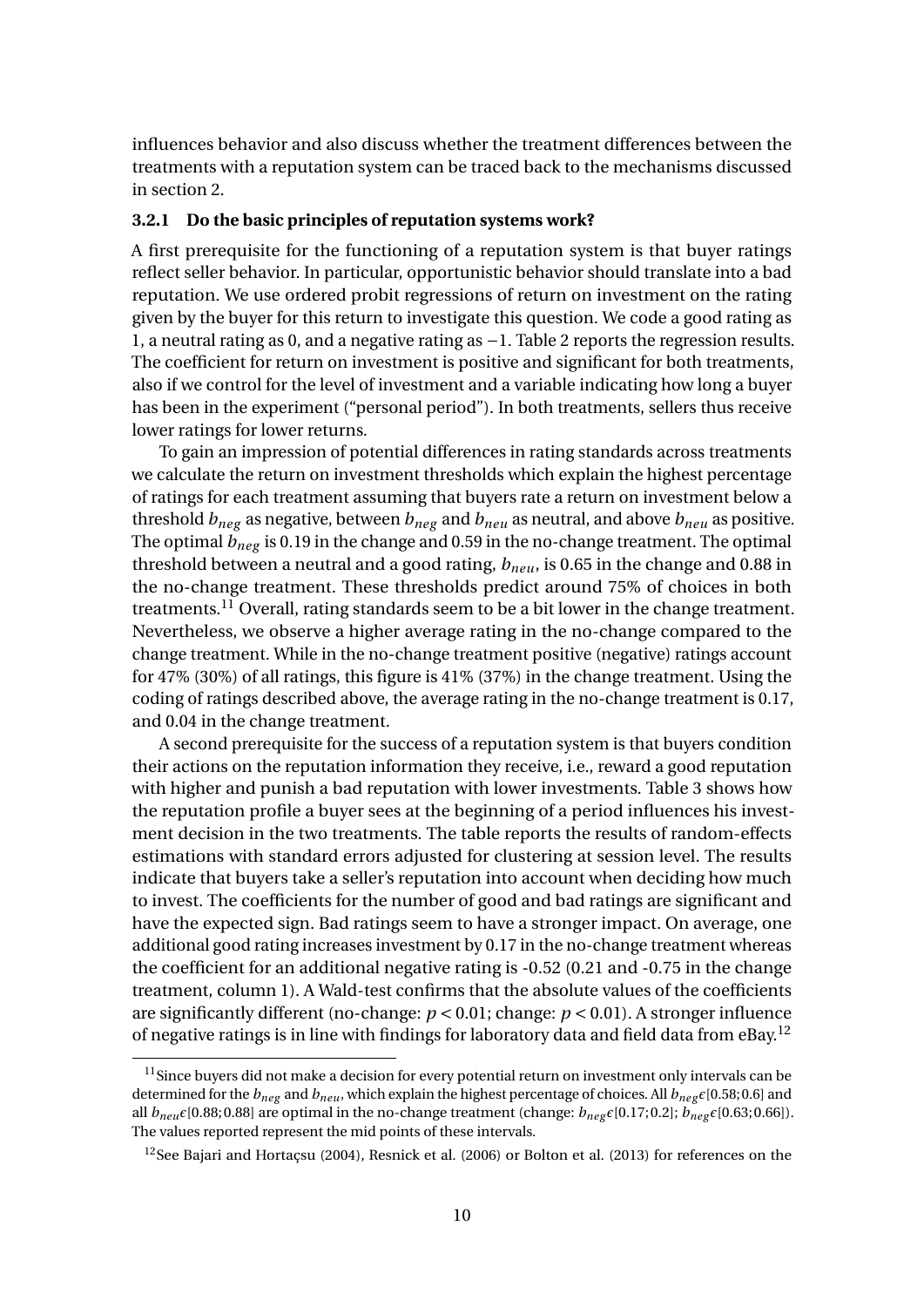**Table 2:** Buyer rating depending on seller return on investment, ordered probit estimates. "Personal Period" indicates how many periods a buyer has been in the experiment. \*\*\* and \*\* indicate significance on the 1-percent and 5-percent level respectively. Reported standard errors (in parentheses) are adjusted for clustering at session level.

|                      |            |                                              | Dependent variable: Rating |            |                  |            |  |
|----------------------|------------|----------------------------------------------|----------------------------|------------|------------------|------------|--|
|                      |            | no-change treatment                          |                            |            | change treatment |            |  |
|                      | (1)        | (2)                                          | (3)                        | (4)        | (5)              | (6)        |  |
| Return on investment | $2.271***$ | $2.282***$                                   | $2.363***$                 | $1.513***$ | $1.510***$       | $1.514***$ |  |
|                      | (0.409)    | (0.344)                                      | (0.371)                    | (0.186)    | (0.190)          | (0.189)    |  |
| Investment           |            | $0.099**$                                    | $0.105**$                  |            | $0.053**$        | $0.0524*$  |  |
|                      |            | (0.050)<br>(0.050)<br>$-0.028***$<br>(0.006) |                            |            | (0.026)          | (0.027)    |  |
| Personal Period      |            |                                              |                            |            |                  | 0.007      |  |
|                      |            |                                              |                            |            |                  | (0.014)    |  |
| Log-likelihood       | $-510.19$  | -499.26                                      | $-495.05$                  | $-462.79$  | $-458.62$        | $-458.35$  |  |
| N                    | 720        | 720                                          | 720                        | 667        | 667              | 667        |  |

Neutral ratings seem to be perceived as a positive signal. The coefficient for neutral ratings is positive in both treatments, but only significant for the change treatment (column 1, Wald test,  $p < 0.01$ ). Overall, the coefficients of the interaction terms indicate that ratings tend to have a slightly stronger (i.e., more positive for positive and neutral ratings, and more negative for negative ratings) influence in the change treatment. However, the difference is only significant for neutral ratings and this result is not robust to including a time trend (column 2). Note that the rating profile of a seller also listed last period's rating separately. Including dummies for a positive, neutral or negative rating in the last period and the respective interaction terms does not qualitatively change the results reported above (column 3). Regarding the influence of the last rating we find that only a positive last rating has a significant additional impact on investment. However, this impact is substantial, as a positive last rating increases investment by almost 1.3.

#### **Result 2:** *The basic principles of reputation systems function in both treatments. Buyers give lower ratings for lower returns on investment. They also base their investment decision on the reputation profile of the seller. A worse reputation leads to lower buyer investments.*

Finally, we study whether a buyer's personal experience matters for his investment decision in addition to the reputation information he receives. To this end we include "personal period" and a variable indicating how often a buyer made a loss on his investment in the past ("no. loss") in the regression (column 4). The results indicate that own negative experiences in previous rounds lead to a significant and sizable reduction in buyer investment, especially in the no-change treatment. Opportunistic sellers thus

growing number of field studies on the influence of reputation information on outcomes in online trade.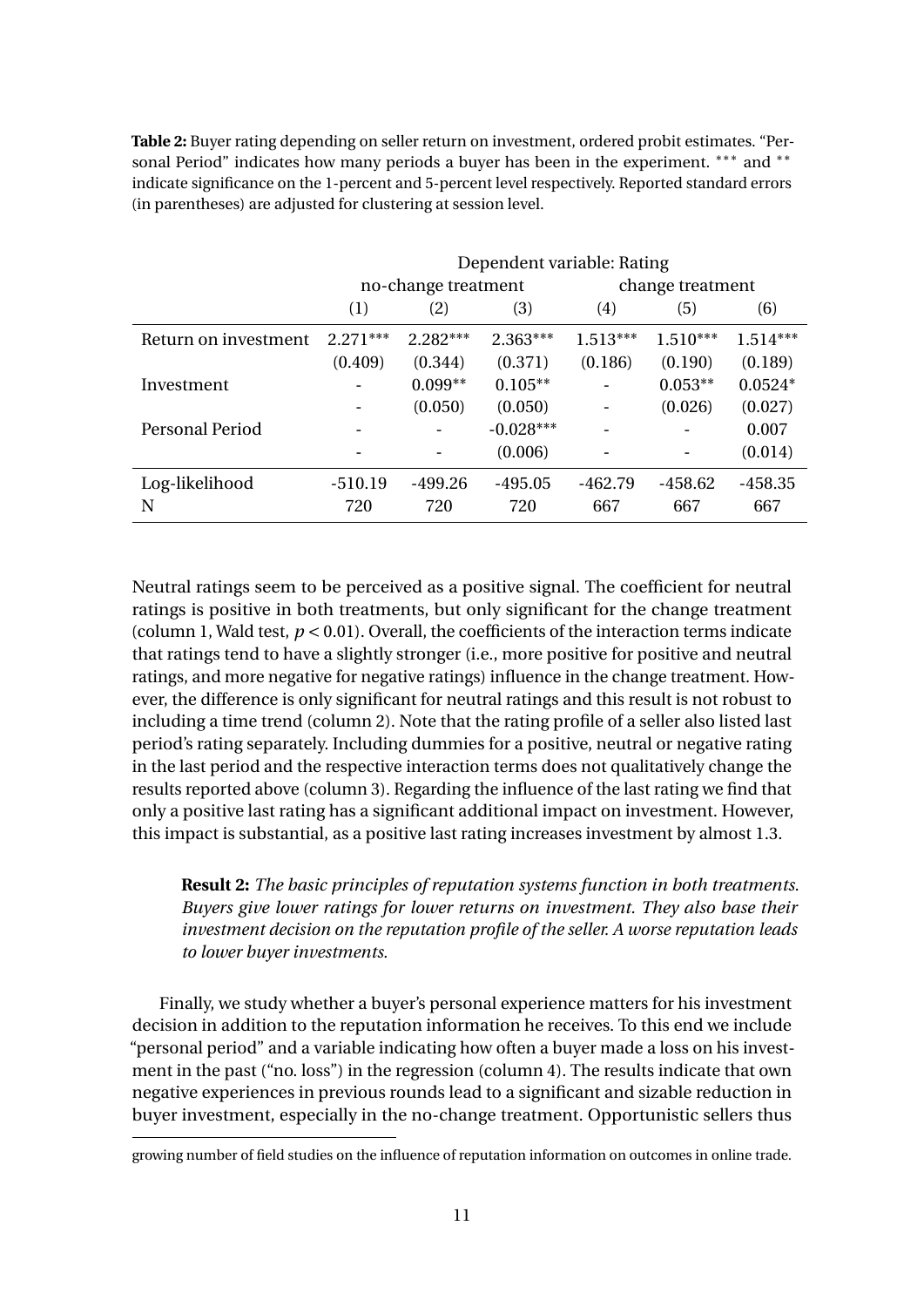create a negative externality. A similar "own history effect" has been found in Bolton et al. (2004).

**Table 3:** Buyer investment depending on seller reputation. "Change" is a dummy variable equal to 1 for the change treatment. "Good" is a variable containing the number of positive ratings in the rating profile of the seller a buyer was matched with, "Neutral", and "Bad" are defined analogously. Variables with the prefix "Last" are dummy variables for a good, neutral, or bad rating in the previous period. "No. Loss" contains the number of times a buyer has made a loss so far. \*\*\*, \*\*, and \* indicate significance on the 1-, 5- and 10% level respectively. Reported standard errors (in parentheses) are adjusted for clustering at session level.

|                          |             | Dependent variable: Investment |                |             |
|--------------------------|-------------|--------------------------------|----------------|-------------|
|                          | (1)         | (2)                            | (3)            | (4)         |
| Change                   | $-1.844***$ | $-1.285***$                    | $-1.943***$    | $-1.327**$  |
|                          | (0.512)     | (0.489)                        | (0.588)        | (0.513)     |
| Good                     | $0.165***$  | $0.242***$                     | $0.109***$     | $0.252***$  |
|                          | (0.027)     | (0.035)                        | (0.027)        | (0.044)     |
| $Good \times Change$     | 0.049       | 0.023                          | $-0.018$       | $-0.005$    |
|                          | (0.061)     | (0.060)                        | (0.047)        | (0.072)     |
| Neutral                  | 0.088       | $0.176**$                      | 0.052          | $0.171**$   |
|                          | (0.067)     | (0.075)                        | (0.075)        | (0.085)     |
| Neutral × Change         | $0.191*$    | 0.119                          | 0.119          | 0.128       |
|                          | (0.113)     | (0.114)                        | (0.091)        | (0.120)     |
| Bad                      | $-0.525***$ | $-0.406***$                    | $-0.419***$    | $-0.396***$ |
|                          | (0.065)     | (0.066)                        | (0.069)        | (0.075)     |
| Bad × Change             | $-0.226$    | $-0.248$                       | $-0.043$       | $-0.262$    |
|                          | (0.161)     | (0.170)                        | (0.132)        | (0.170)     |
| Period                   | -           | $-0.115***$                    |                | $-0.102*$   |
|                          |             | (0.030)                        |                | (0.053)     |
| Last_Good                |             | $\overline{a}$                 | $1.282***$     |             |
|                          |             |                                | (0.315)        |             |
| Last_Good × Change       |             |                                | 0.889          |             |
|                          |             |                                | (0.572)        |             |
| Last_Neutral             |             |                                | 0.705          |             |
|                          |             |                                | (0.542)        |             |
| Last_Neutral × Change    |             |                                | 0.601          |             |
|                          |             |                                | (0.638)        |             |
| Last_Bad                 |             |                                | $-0.415$       |             |
|                          |             |                                | (0.069)        |             |
| Last_Bad × Change        |             |                                | 0.490          |             |
|                          |             |                                | (0.462)        |             |
| No. Loss                 |             |                                | $\overline{a}$ | $-0.831***$ |
|                          |             |                                |                | (0.211)     |
| No. Loss $\times$ Change |             |                                |                | $0.579**$   |
|                          |             |                                |                | (0.251)     |
| Personal Period          |             |                                |                | 0.046       |
|                          |             |                                |                | (0.045)     |
| Constant                 | 7.355***    | 8.021***                       | $6.826***$     | 7.982***    |
|                          | (0.280)     |                                | (0.393)        | (0.321)     |
|                          | 1568        | 1568                           | 1568           | 1520        |
| $R^2$                    | 0.187       | 0.206                          | 0.223          | 0.222       |
| N                        |             | (0.317)                        |                |             |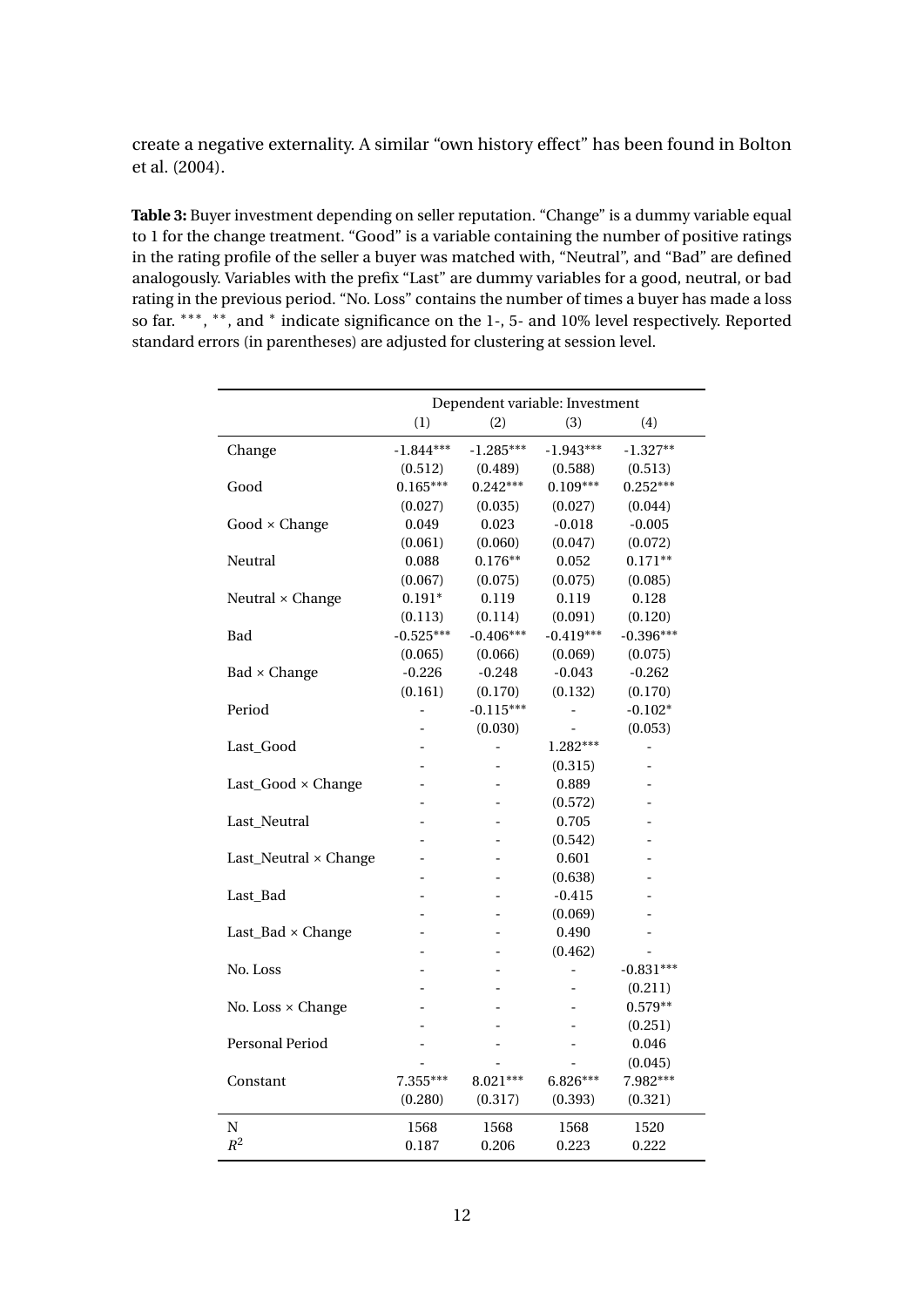#### **3.2.2 Identity changes, the quality of new sellers, and consequences for buyer trust**

We hypothesized above that investment towards new sellers would be lower in the change treatment. Note that the treatment dummy in the regression in column 1 of Table 3 represents the difference in investment towards sellers without any ratings between the no-change and the change treatment. As predicted players without a reputation receive a substantially lower investment in the change treatment.<sup>13</sup>

#### **Result 3:** *Investment towards new players is substantially lower in the change treatment.*

In the models of reputation systems with identity changes described in section 2.2, new players receive the same treatment as a player with the worst possible reputation. Changing identity is not a profitable strategy and no identity changes occur in equilibrium. We therefore look at how new sellers are treated compared to those with a bad reputation in the change treatment. We calculate the aggregate reputation of a seller by subtracting the number of bad ratings from the number of good ratings. In the change treatment, sellers with an aggregate reputation of −1, i.e., with exactly one more negative than positive rating, received 3.29, those who had an equal number of positive and negative ratings received 4.89, and those with an aggregate reputation of 1 received 6.79. As a comparison, buyers invested 4.88 when they were facing a new player. According to this, admittedly coarse, analysis strategic sellers should thus switch their identity when their aggregate reputation reaches -1. While identity changes are not readily observable in the field our data allow an analysis of whether and when sellers actually change their identity. On average, sellers erase their reputation profile every 3.5 rounds, i.e., in 28.4% of the rounds.<sup>14</sup> An analysis of *when* sellers erase their reputation indicates that they understand that there is scope for a strategic use of identity changes. 63% of identity changes occur when the aggregate reputation is −1, another 25% when it is  $0.15$ 

There is also tentative evidence for strategic behavior in terms of reputation dynamics. In view of the difference in investment towards new players and those with an aggregate reputation of 1 shown above, opportunistic players have an incentive to strategically build up a reputation in order to 'milk' this reputation later on. This holds for those instances, in which they can buy a good rating cheaply, i.e., when they receive a small investment. Two observations suggest that at least some sellers in the change treatment employ this strategy. First, there is a negative (though not significant) corre-

<sup>&</sup>lt;sup>13</sup>Players without reputation include those players who entered as a new seller in the previous round but did not receive any investment. If we only consider players with the label "new" the difference in investment is even larger (see below).

 $14$  For the analysis of identity change behavior we exclude the first round of each seller since identity could not be changed in this round. 736 rounds are thus included in the analysis.

<sup>&</sup>lt;sup>15</sup>The conditional probability of changing identity is also highest for an aggregate reputation of  $-1$ . 86% of the sellers with an aggregate reputation of −1 change their identity. Note also that the substantial positive impact of a positive last rating on investment found above could make a strategy profitable where sellers split equally in one period to receive a positive rating, behave opportunistically in the next, and change their identity after having received a negative rating. This could explain why 25% of sellers change their identity at an aggregate reputation of zero.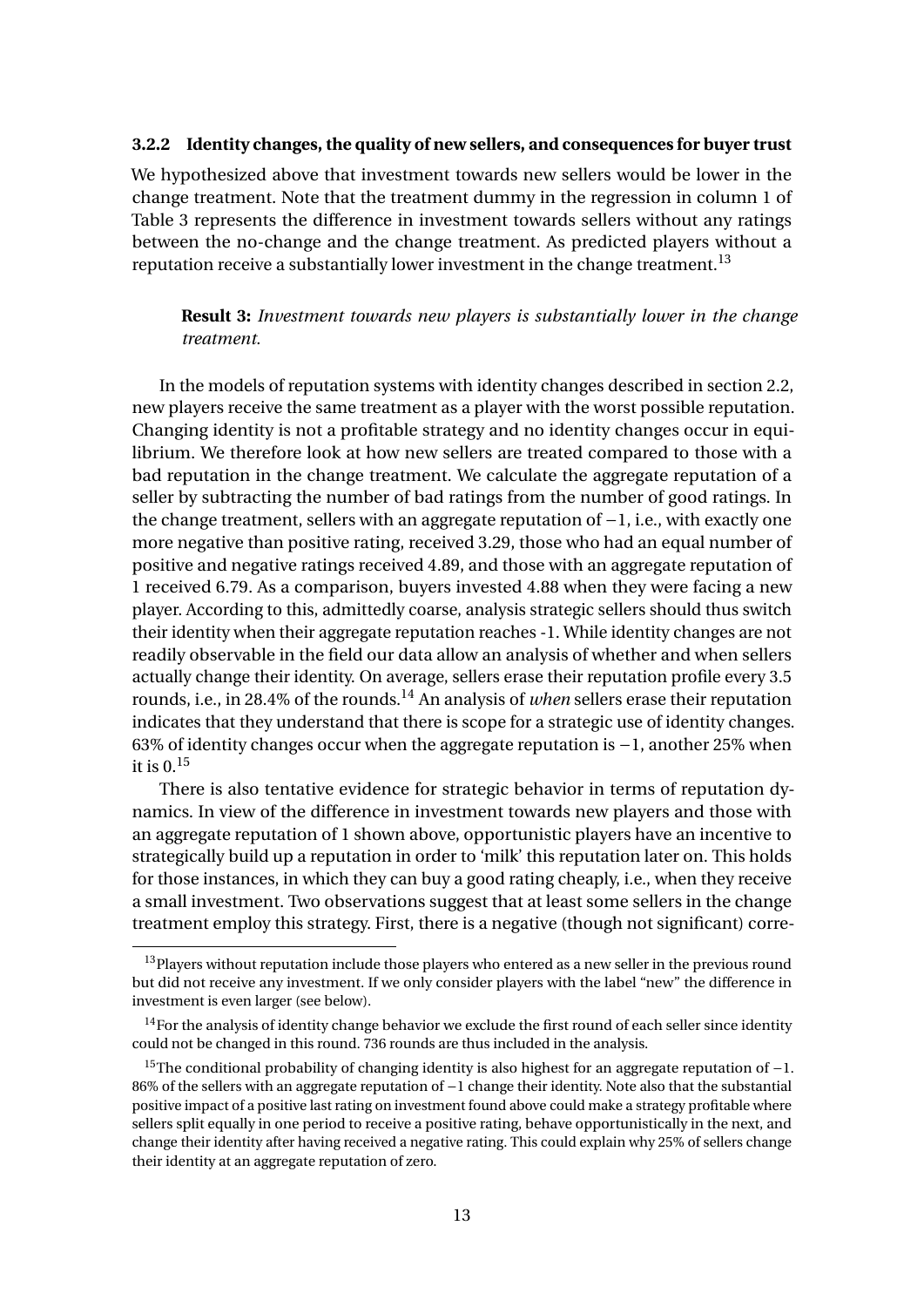

**Figure 3:** *Return on investment for identities of different length*

lation between investment and return on investment for new sellers (Spearman rank order correlation,  $\rho = -0.11$ ,  $p = 0.15$ ,  $N = 181$ ), whereas this correlation is positive and significant overall ( $\rho = 0.11$ ,  $p = 0.01$ ,  $N = 644$ ). Second, we study return on investment dynamics over the life span of a seller *identity*. For example, a seller who participates in the experiment right from the beginning and changes identity every fifth period has four identities of five periods each. Figure 3 shows average return on investment per period for identities of different length (1-5 periods). Return on investment in the first period of an identity is negative for identities which only last one period but starts out above zero for those who stay with their current identity for more than one period. In addition, we see positive returns on investment for the early periods of multi-period identities and a negative return for the last at about the level observed for one-period-identities. These findings are in line with anecdotal evidence from eBay.<sup>16</sup>

Finally, we confirm that sellers who behave opportunistically and then change their identity are driving the lower trustworthiness in the change treatment. Return on investment and the frequency of identity changes are negatively correlated on an individual seller basis (Spearman rank order correlation  $\rho = -0.67$ ;  $p < 0.01$ ;  $N = 48$ ).<sup>17</sup> Sellers can roughly be divided into two groups—those who change their identity at most once and exhibit comparatively high returns on investment, and those who change their identity more frequently and return little to the buyer.

**Result 4:** *Sellers in the change treatment use the opportunity to strategically change identities. Frequent identity changes are associated with low returns on investment.*

The previous analyses suggest that the composition of the pool of new players differs drastically between the treatments. In contrast to the no-change treatment, sellers with

<sup>&</sup>lt;sup>16</sup>Jin and Kato (2006), for example, observe several sellers who build up their reputation first and then fail to deliver on a large number of parallel auctions in the eBay submarket for unrated baseball cards. See Liu (2011) for a model which produces similar reputation dynamics.

 $17$ The correlation is also significant if we take each session as an independent observation (Spearman rank order correlation  $\rho = -0.90$ ;  $p < 0.01$ ;  $N = 8$ ).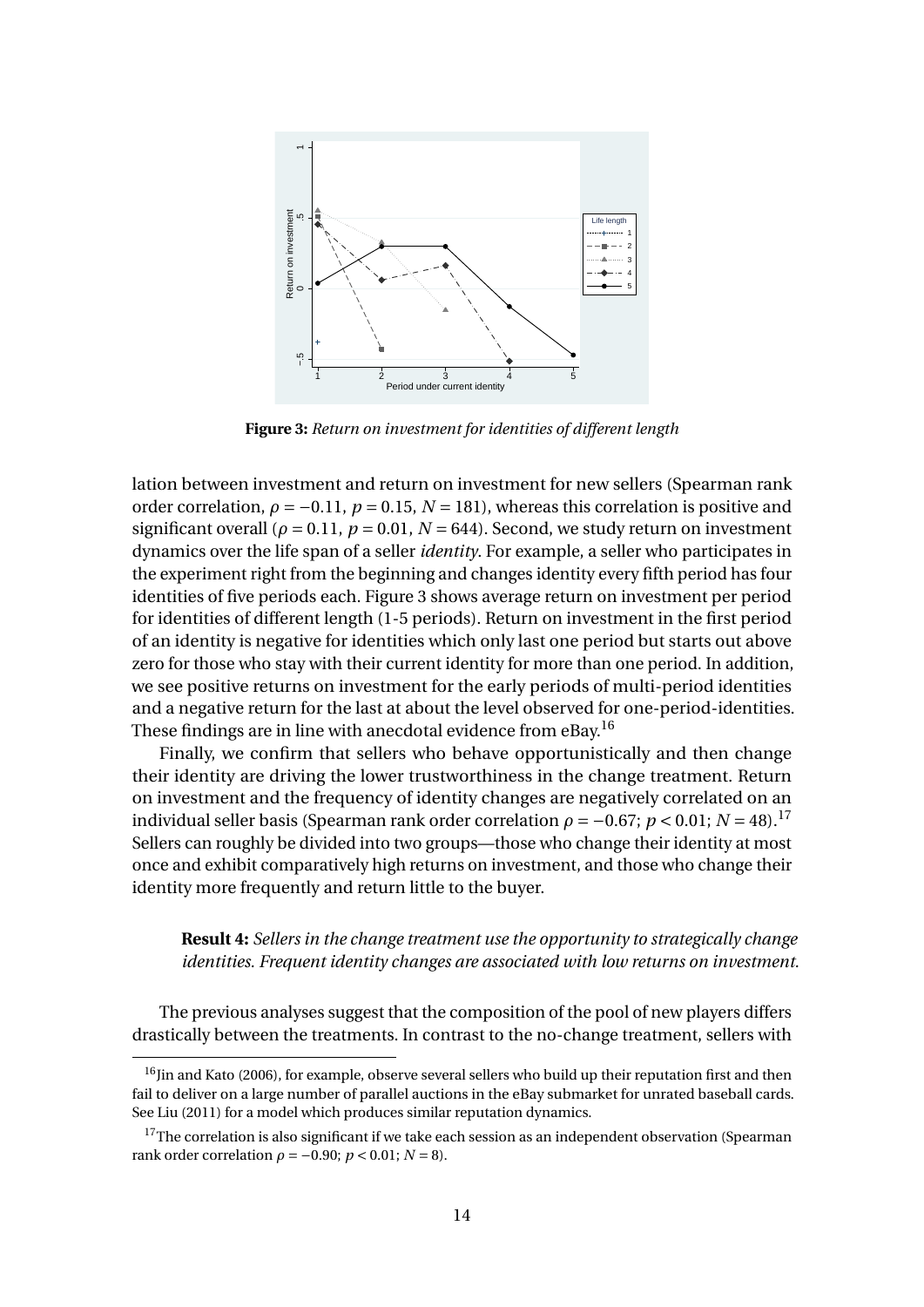the label "new" in the change treatment are a mix of truly new sellers (10%) and sellers who erased their rating profile (90%). Average return on investment by real new sellers is  $40\%$ <sup>18</sup>. In contrast, the remaining 90% of the sellers labeled as "new", i.e., those who changed their identity, display an average return on investment of −10%. Overall, we observe a significant difference in the behavior of sellers labeled as "new", and those with a reputation profile (two-sided Wilcoxon test  $p = 0.02$ ). While buyers on average make a loss when they interact with new sellers in the change treatment, interactions with sellers with a reputation profile yield a return on investment of 52%.

Taking the returns on investment presented in the previous paragraph as given it would be optimal for buyers in the change treatment not to invest anything when facing a new seller. However, while buyers in the change treatment do indeed invest less towards new sellers compared to the no-change treatment (4.88 vs 7.38; two-sided Utest,  $p = 0.01$ ), the investment is still substantial.<sup>19</sup> As shown above, sellers can therefore avoid the negative consequences of opportunistic behavior to some extent when identity changes are possible: new sellers on average receive a higher investment than those with a negative aggregate reputation and about the same as sellers with a neutral aggregate reputation. Compared to the no-change treatment, incentives to behave trustworthy are therefore lower. An important question in this respect is whether a reputation system with identity changes can still prevent that opportunistic sellers make a higher profit than trustworthy sellers. We therefore turn to the analysis of payoffs in the next section.

#### **3.2.3 Payoffs**

Buyers generate a substantial surplus in both treatments by investing more than the Nash prediction of 0, but the surplus generated is not distributed equally. In line with the trust game literature, buyers on average earn less than sellers in both treatments. Both, buyers and sellers, are nevertheless better off compared to their initial endowment. In the no-change treatment buyers earn 14.49 per round while sellers earn 19.58 (Wilcoxon test  $p = 0.01$ ). The difference is even larger for the change treatment where the respective figures are 12.33 for buyers and 19.67 for sellers (Wilcoxon test  $p = 0.01$ ). There is no significant difference between seller profits in the two treatments (U-test  $p = 0.92$ ), but buyers earn significantly less when sellers can change identity (U-test  $p = 0.04$ ). The efficiency losses arising from lower investments in the change treatment are thus entirely borne by the buyers.<sup>20</sup>

For judging the performance of a reputation system it is important to consider the payoff consequences of different types of behavior. Ideally, a reputation system prevents that opportunistic agents make a higher profit than honest ones. In the models described above this desirable property is achieved in equilibrium. Our final analysis is therefore a simple test of whether bad behavior is profitable. We classify a seller as "bad" ("good") if he has collected more bad than good ratings (more good than bad) in the

 $18$ Given that all players were new players at the start of the experiment and the label could thus not carry any information we exclude the first period from the analyses in this paragraph. The qualitative results are robust to including these observations.

<sup>&</sup>lt;sup>19</sup>One reason why buyers might not treat new sellers in the worst possible way could be that they are guided by "preferences for appropriate choices" (Grosskopf and Sarin 2010).

 $^{20}$ This result also holds for the control treatment where buyers earn 11.07 and sellers earn 19.25.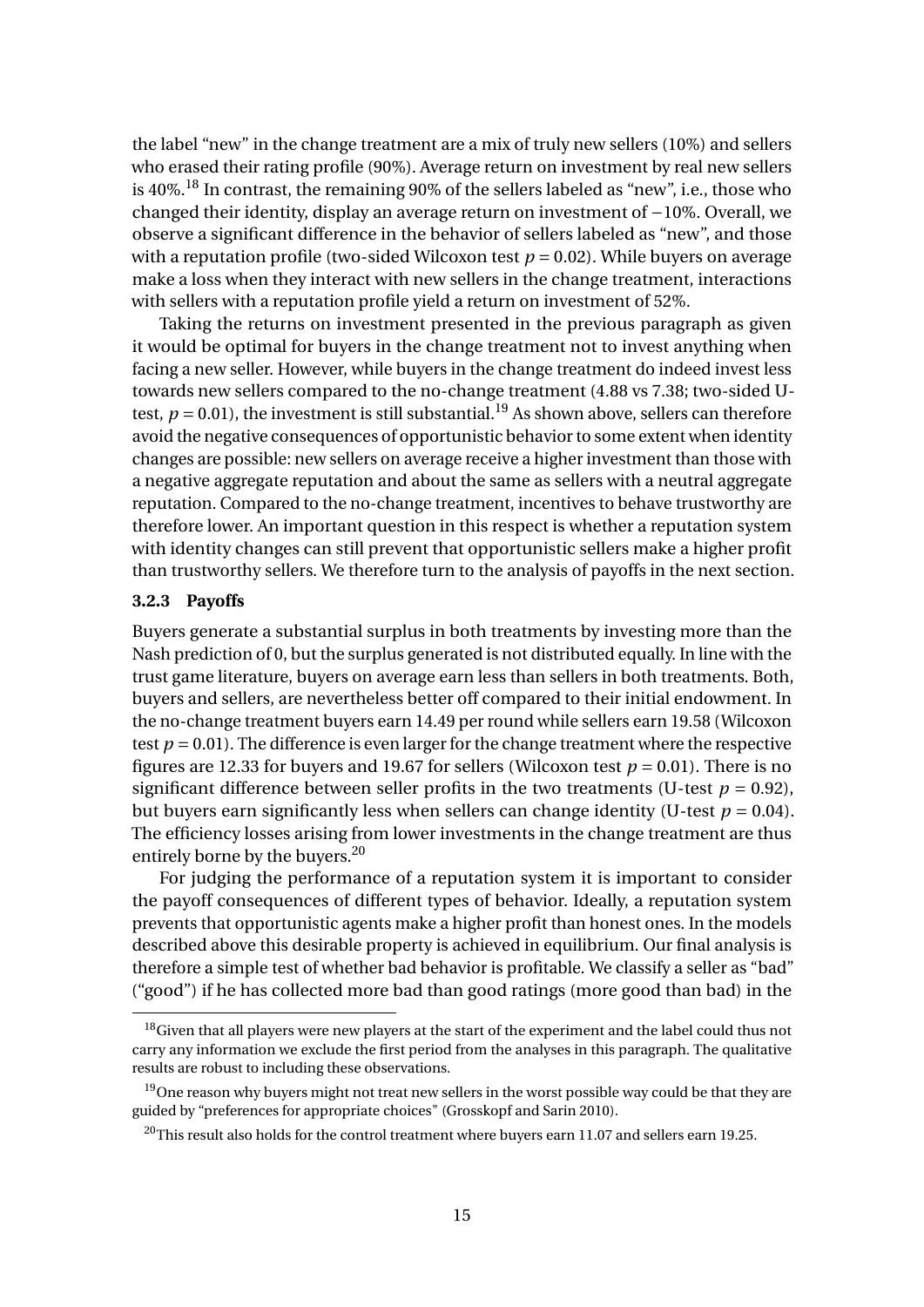course of the experiment.<sup>21</sup> In the no-change treatment, good sellers earn 19.22 and bad sellers earn 19.75 on average, but the difference is not significant (Wilcoxon test  $p = 0.21$ ). In the change treatment, good sellers earn 18.39 on average, bad sellers make 20.74. In contrast to the no-change treatment, this difference is significant (Wilcoxon test  $p = 0.02$ ). The reputation system in the change treatment thus does not succeed in making good behavior at least as profitable as bad behavior. Since opportunistic players camouflage as new players, all new players receive lower investments. But the reduction for new sellers is not large enough to offset the lower returns by opportunistic sellers.<sup>22</sup>

**Result 5:** *Opportunistic sellers do not earn more than sellers with high returns in the no-change treatment. However, opportunistic behavior does pay off in the change treatment.*

#### **3.2.4 Robustness Check**

Two different designs have been used to study reputation systems, the standard trust game (Keser 2003, and Masclet and Peenard 2012) and a binary variant called the buyer-seller game (Bolton et al. 2004). The main difference between the two games is that efficiency gains in the standard trust game arise once the buyer trusts while in the buyer-seller game they only arise when trust is honored. In addition, Bolton et al. (2004) abstract from a reputation system based on subjective ratings and instead provide the history of past actions of a seller. To check wether our results also hold in this environment we ran two additional buyer-seller control treatments ( $N = 48$  for each treatment). Subjects either participated in the no-change or the change treatment, but, instead of the trust game, played the buyer-seller game from Bolton et al. (2004). Payoffs and move structure in this game are as follows. Buyers can choose buy/not buy, and sellers can choose ship/not ship if the buyer has decided to buy. If the buyer does not buy, both players earn 35. If the buyer buys and the seller ships, both earn 50. If the buyer buys and the seller does not ship, the buyer earns 0 and the seller 70. The feedback mechanism showed the history of a seller's actions.

To keep the setup in our buyer-seller control treatments as similar as possible to our original treatments, everything else was kept equal, i.e., number of participants per session, entry and timing of new players, number of rounds, and possibility to erase one's history in the change treatment. For the same reason buyers and sellers did not switch roles, in contrast to Bolton et al. (2004).

Figure 4 and Figure 5 in the appendix show the results for buyer and seller decisions. The main results from the trust game treatments are replicated in the buyer-seller game setup—trust and trustworthiness are lower in the change treatment. The average buy

<sup>&</sup>lt;sup>21</sup>There are 20 (23) bad and 27 (24) good sellers in the no-change (change) treatment. For our analysis, we ignore the remaining seller in each treatment who ends the session with an equal number of good and bad ratings. Including them either with the good or the bad sellers does not change the results.

<sup>&</sup>lt;sup>22</sup>In view of this result one might ask why not more subjects choose to behave opportunistically and change their identity afterwards. Analyzing behavior in the last round suggests that a substantial fraction of sellers does not act purely out of strategic concerns. 11 out of the 34 sellers who receive an investment in the last period provide a return on investment for the buyer of 50% or more, and thus seem to have an intrinsic preference for trustworthy behavior.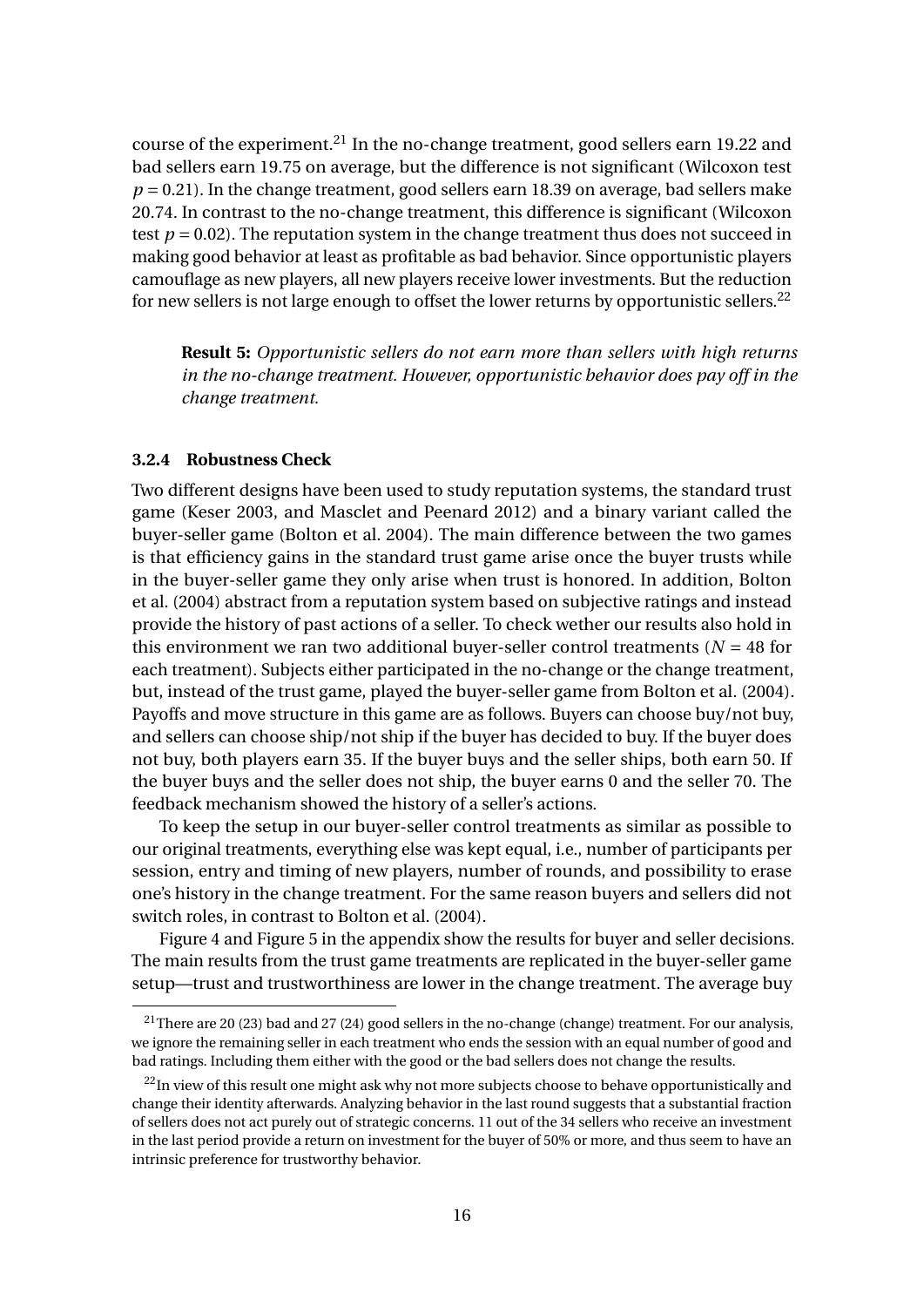rate is 81% in the no-change and 67% in the change treatment. The average shipping rate conditional on a buy decision is 88% in the no-change and 69% in the change treatment. The treatment difference for both measures is significant in a random-effects probit regression of the respective measure on a treatment dummy (Buy: *p* = 0.01; Ship:  $p = 0.02$ ) or using a non-parametric U-test (Buy:  $p = 0.06$ ; Ship:  $p = 0.02$ ). Regarding the treatment of new sellers we also observe a qualitatively similar pattern in the buyerseller control treatments. Buyers facing a new seller decide to buy in 96% of the cases in the no-change treatment, but only in 52% of the cases in the change treatment. Overall, the results from the control treatment clearly indicate that our main results hold for both the trust game and the buyer-seller game.

### **4 Conclusions**

In this paper, we studied the influence of identity changes on the efficiency of reputation systems by comparing two markets. In both markets, new buyers and sellers enter over time, but in one market sellers cannot erase their reputation while in the other market they can. We find reduced seller trustworthiness and buyer trust in the latter market. A substantial fraction of sellers uses the opportunity to behave opportunistically and change their identity afterwards. Buyers cannot distinguish between these players and those who are really new and react with lower investments towards players with the label "new player" as predicted by (infinite-horizon) models of reputation systems with identity changes. However, this reduction in investment is not large enough to make opportunistic behavior with frequent identity changes an unprofitable strategy in the change treatment. Nevertheless, return on buyer investment is positive under the reputation system with identity changes and somewhat higher than in an environment without reputation system at all.

An important implication of our findings for online market design is that any measure which reduces the uncertainty connected with the label "new player" and thus increases the ability to distinguish between good and bad sellers can increase efficiency.<sup>23</sup> An obvious suggestion is to introduce fixed identifiers, another less invasive measure is to give sellers the opportunity to have their identity verified by a third party. However, users may value a certain degree of anonymity (Friedman and Resnick 2001). The results in this paper thus need not be interpreted as arguments against allowing identity changes in general. They rather suggest that doing so comes at a cost which has to be weighed against the potential benefits of increased anonymity. These are likely to depend on the environment in which the reputation system is to be used.

Our tentative finding of an improvement in trustworthiness between the control and the change treatment hints at the potential reputation systems offer even in environments in which identities can be changed. An interesting question for future research is whether introducing competition in the form of partner choice increases the efficiency of reputation systems in these environments. On the seller side competition is likely to create stronger incentives for trustworthy behavior (Bolton et al. 2008, Cassar and Rigdon 2011). Competition on the buyer side (Keck and Karelaia 2011) could lead to a greater buyer willingness to take risks with sellers whose reputation is not entirely posi-

 $^{23}$ Friedman and Resnick (2001) draw the same conclusion from their model and provide a discussion of different measures to achieve this.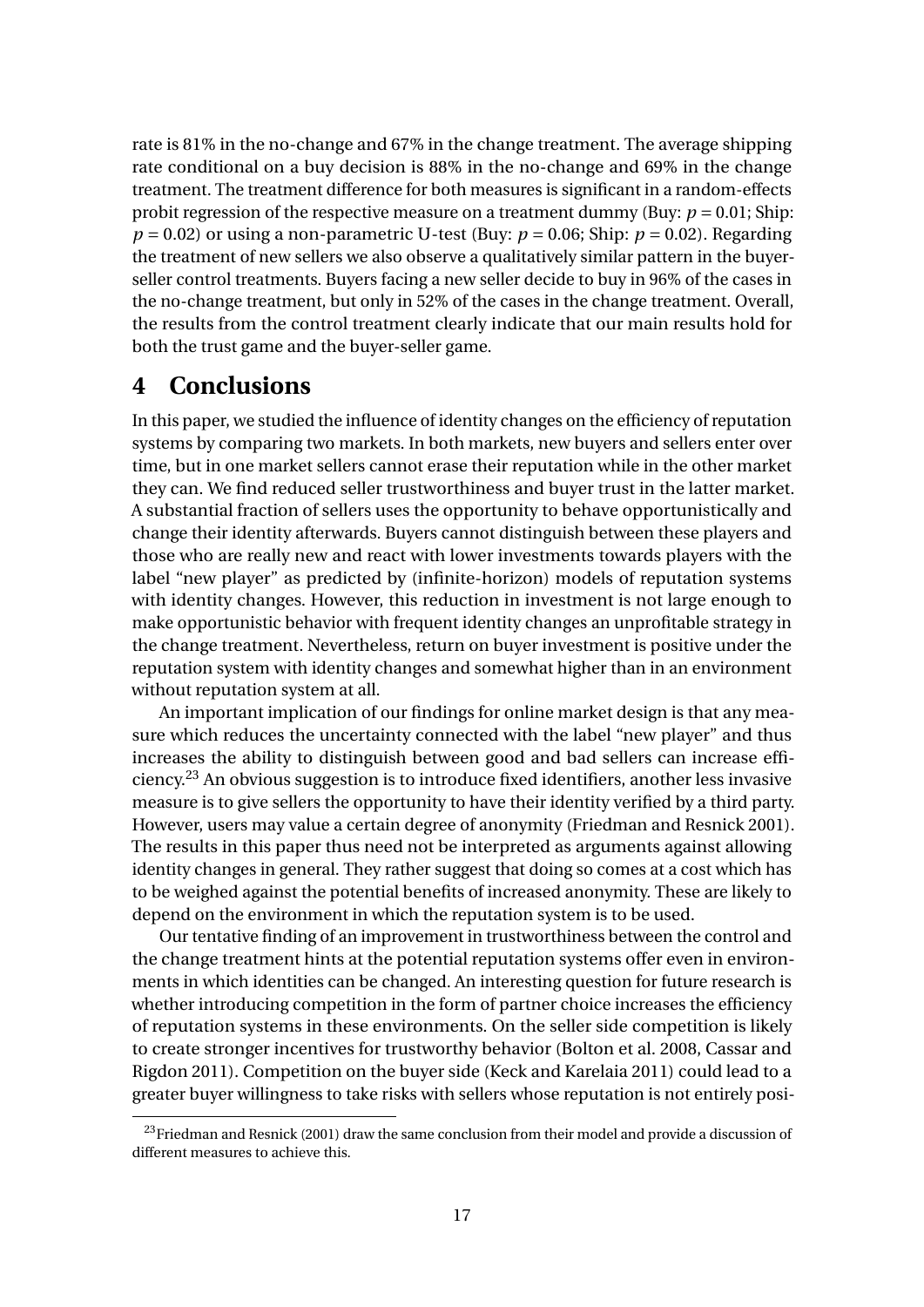tive. This seems to hold in particular for new buyers (Jin and Kato 2006). Which of these effects dominates is ultimately an empirical question. Our simple and parsimonious framework can successively be enriched to study partner choice and other measures such as verified IDs in future research.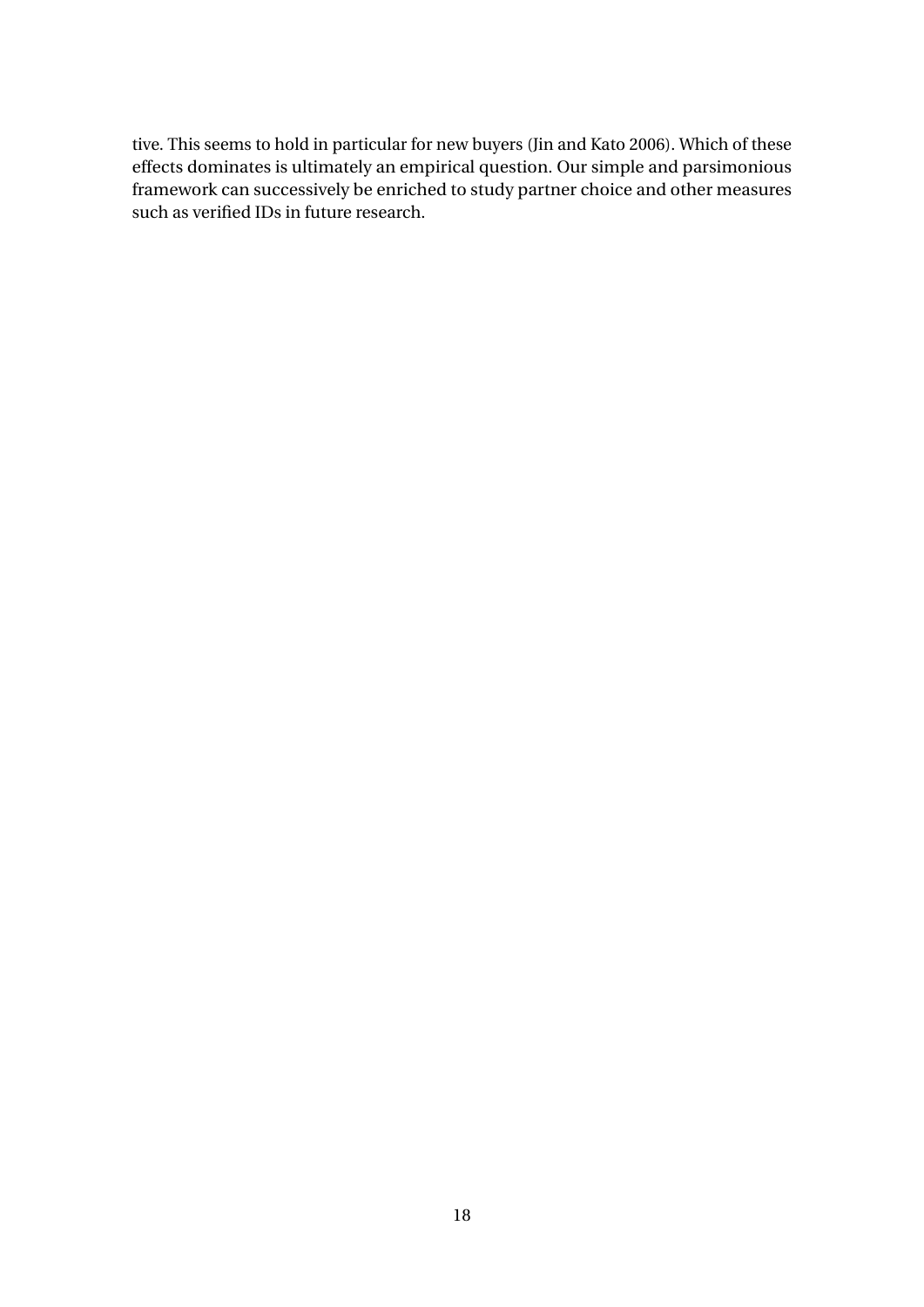### **References**

- Bajari, Patrick and Ali Hortaçsu (2004): "Economic Insights from Internet Auctions." *Journal of Economic Literature*, 42:457–486.
- Berg, Joyce E., John Dickhaut and Kevin McCabe (1995): "Trust, Reciprocity, and Social History." *Games and Economic Behavior*, 10:122–142.
- Bohnet, Iris, Heike Harmgart, Steffen Huck and Jean-Robert Tyran (2005): "Learning Trust." *Journal of the European Economic Association*, 3:322–329.
- Bolton, Gary E., Ben Greiner and Axel Ockenfels (2013): "Engineering Trust: Reciprocity in the Production of Reputation Information." *Management Science*, 59:265–285.
- Bolton, Gary E., Elena Katok and Axel Ockenfels (2004): "How Effective are Online Reputation Mechanisms? An Experimental Investigation." *Management Science*, 50:1587–1602.
- Bolton, Gary E., Claudia Loebbecke and Axel Ockenfels (2008): "Does Competition Promote Trust and Trustworthiness in Online Trading? An Experimental Study." *Journal of Management Information Systems*, 25:145–170.
- Brown, Martin, Armin Falk and Ernst Fehr (2004): "Relational Contracts and the Nature of Market Interactions." *Econometrica*, 72:747–780.
- Camerer, Colin and Keith Weigelt (1988): "Experimental Tests of a Sequential Equilibrium Reputation Model." *Econometrica*, 56:1–36.
- Cassar, Alessandra and Mary Rigdon (2011): "Trust and Trustworthiness in Networked Exchange." *Games and Economic Behavior*, 71:282–303.
- Dellarocas, Chrysanthos and Charles A. Wood (2003): "The Digitization of Word of Mouth: Promise and Challenges of Online Feedback Mechanisms." *Management Science*, 49:1407–1424.
- Dellarocas, Chrysanthos and Charles A. Wood (2008): "The Sound of Silence in Online Feedback: Estimating Trading Risks in the Presence of Reporting Bias." *Management Science*, 54:460–476.
- European Commission (2004): *Issues Relating to Business and Consumer E-commerce*. Special Eurobarometer 60.0/Wave 201, European Opinion Research Group, Brussels.
- European Commission (2012): *Cyber Security*. Special Eurobarometer 390/Wave EB 77.2, TNS Opinion & Social, Brussels.
- Fischbacher, Urs (2007): "z-Tree: Zurich Toolbox for Ready-made Economic Experiments." *Experimental Economics*, 10:171–178.
- Friedman, Eric J. and Paul Resnick (2001): "The Social Cost of Cheap Pseudonyms." *Journal of Economics & Management Strategy*, 10:173–199.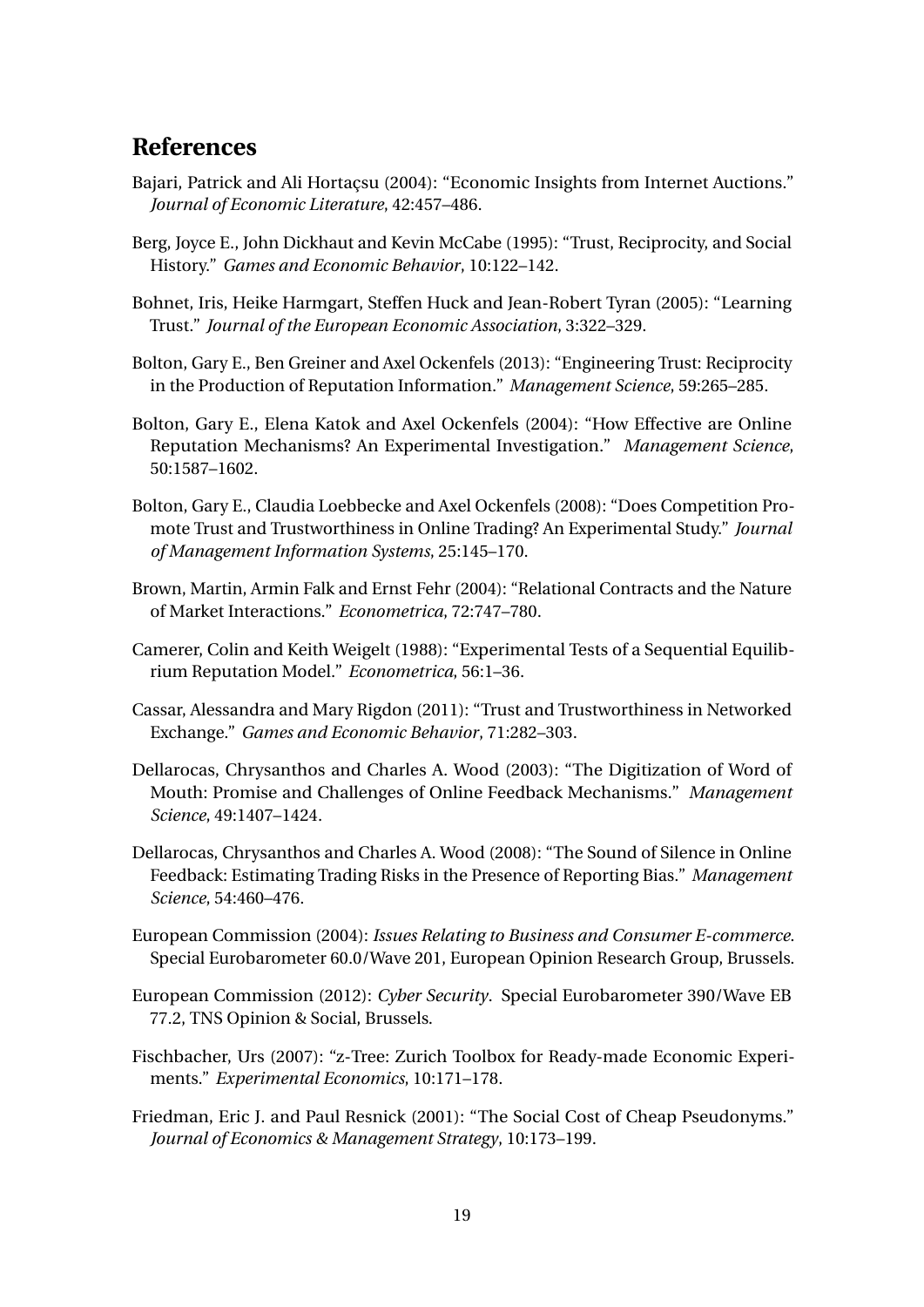- Gazzale, Robert S. and Tapan Khopkar (2011): "Remain silent and ye shall suffer: seller exploitation of reticient buyers in an experimental reputation system." *Experimental Economics*, 14:273–285.
- Greif, Avner (1989): "Reputation and Coalitions in Medieval Trade: Evidence on the Maghribi Traders." *Journal of Economic History*, 49:857–882.
- Grosskopf, Brit and Rajiv Sarin (2010): "Is Reputation Good or Bad? An Experiment." *American Economic Review*, 100:2187–2204.
- Jin, Ginger Zhe and Andrew Kato (2006): "Price, quality, and reputation: evidence from an online field experiment." *The RAND Journal of Economics*, 37:983–1005.
- Johnson, Noel D. and Alexandra A. Mislin (2011): "Trust games: A meta-analysis." *Journal of Economic Psychology*, 32:865–889.
- Kandori, Michihiro (1992): "Social Norms and Community Enforcement." *Review of Economic Studies*, 59:63–80.
- Keck, Steffen and Natalia Karelaia (2011): "Does competition foster trust? The role of tournament incentives." *Experimental Economics*, 14:273–285.
- Keser, Claudia (2003): "Experimental games for the design of reputation management systems." *IBM Systems Journal*, 43:498–506.
- Klein, Tobias J., Christian Lambertz, Giancarlo Spagnolo and Konrad O. Stahl (2009): "The actual structure of eBay's feedback mechanism and early evidence on the effects of recent changes." *International Journal of Electronic Business*, 7:301–320.
- Kreps, David, Paul Milgrom, John Roberts and Robert Wilson (1982): "Rational cooperation in the finitely repeated prisoners' dilemma." *Journal of Economic Theory*, 27:245–52.
- Liu, Qingmin (2011): "Information Acquisition and Reputation Dynamics." *Review of Economic Studies*, 78:1400–1425.
- Masclet, David and Thierry Peenard (2012): "Do reputation feedback systems really improve trust among anonymous traders? An experimental study." *Applied Economics*, 44:4553–4573.
- Milgrom, Paul R., Douglass C. North and Barry R. Weingast (1990): "The Role of Institutions in the Revival of Trade: The Law Merchant, Private Judges, and the Champagne Fairs." *Economics & Politics*, 2:1–23.
- Ockenfels, Axel (2003): "Reputationsmechanismen auf Internet-Marktplattformen: Theorie und Empirie." *Zeitschrift für Betriebswirtschaft*, 73:295–315.
- Okuno-Fujiwara, Masahiro and Andrew Postlewaite (1995): "Social Norms and Random Matching Games." *Games and Economic Behavior*, 9:79–109.
- Reichling, Florian (2004): "Effects of Reputation Mechanisms on Fraud Prevention in eBay Auctions." *Stanford University Working Paper*.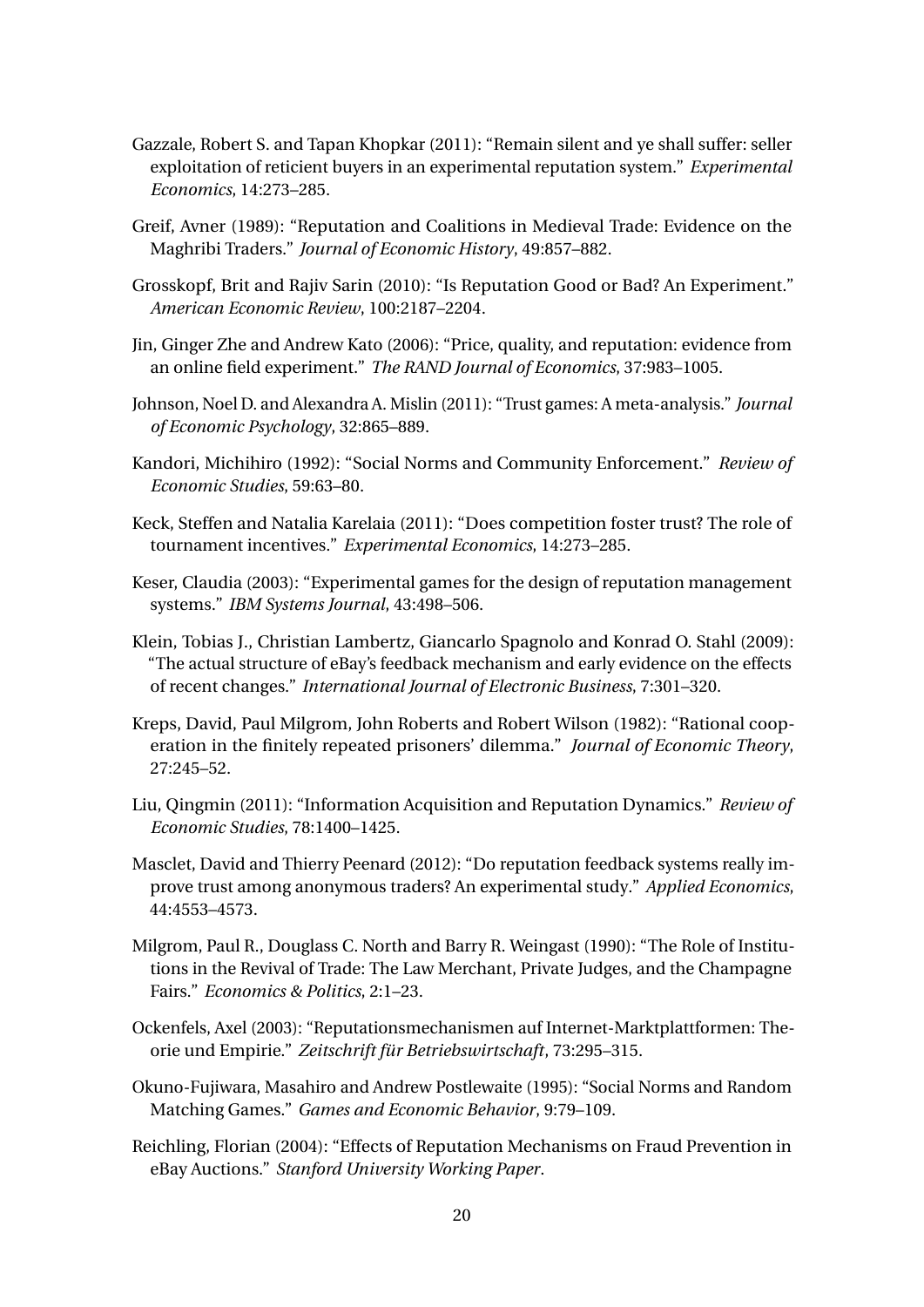Resnick, Paul and Richard Zeckhauser (2002): "Trust Among Strangers in Internet Transactions: Empirical Analysis of eBay's Reputation System." *The Economics of the Internet and E-Commerce*, 11:127–157.

Resnick, Paul, Richard Zeckhauser, John Swanson and Kate Lockwood (2006): "The value of reputation on eBay: A controlled experiment." *Experimental Economics*, 9:79–101.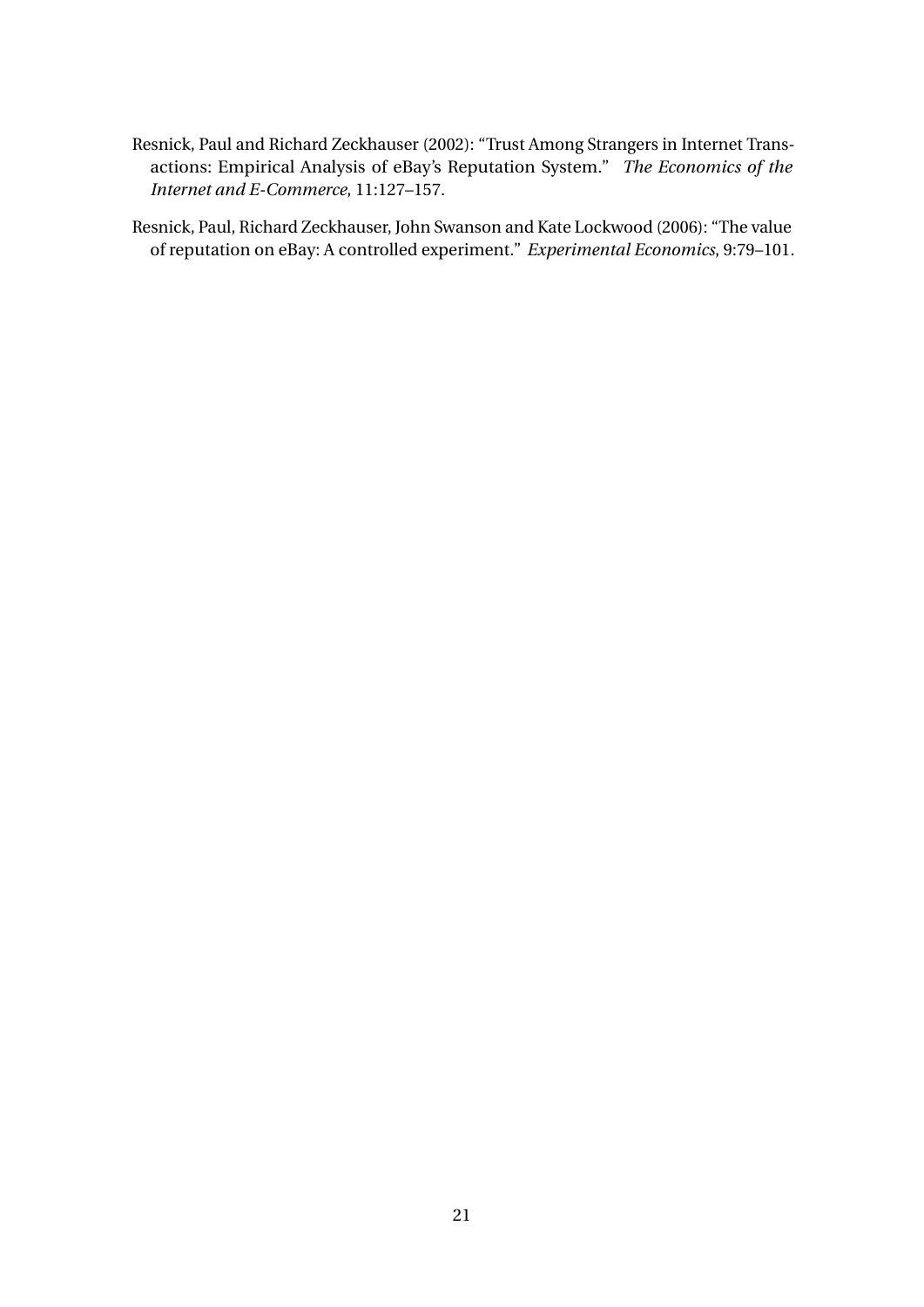## **Appendix A**



**Figure 4:** Relative frequency of buy decisions in the buyer-seller treatments



**Figure 5:** Frequency of ship decisions in the buyer-seller treatments conditional on buying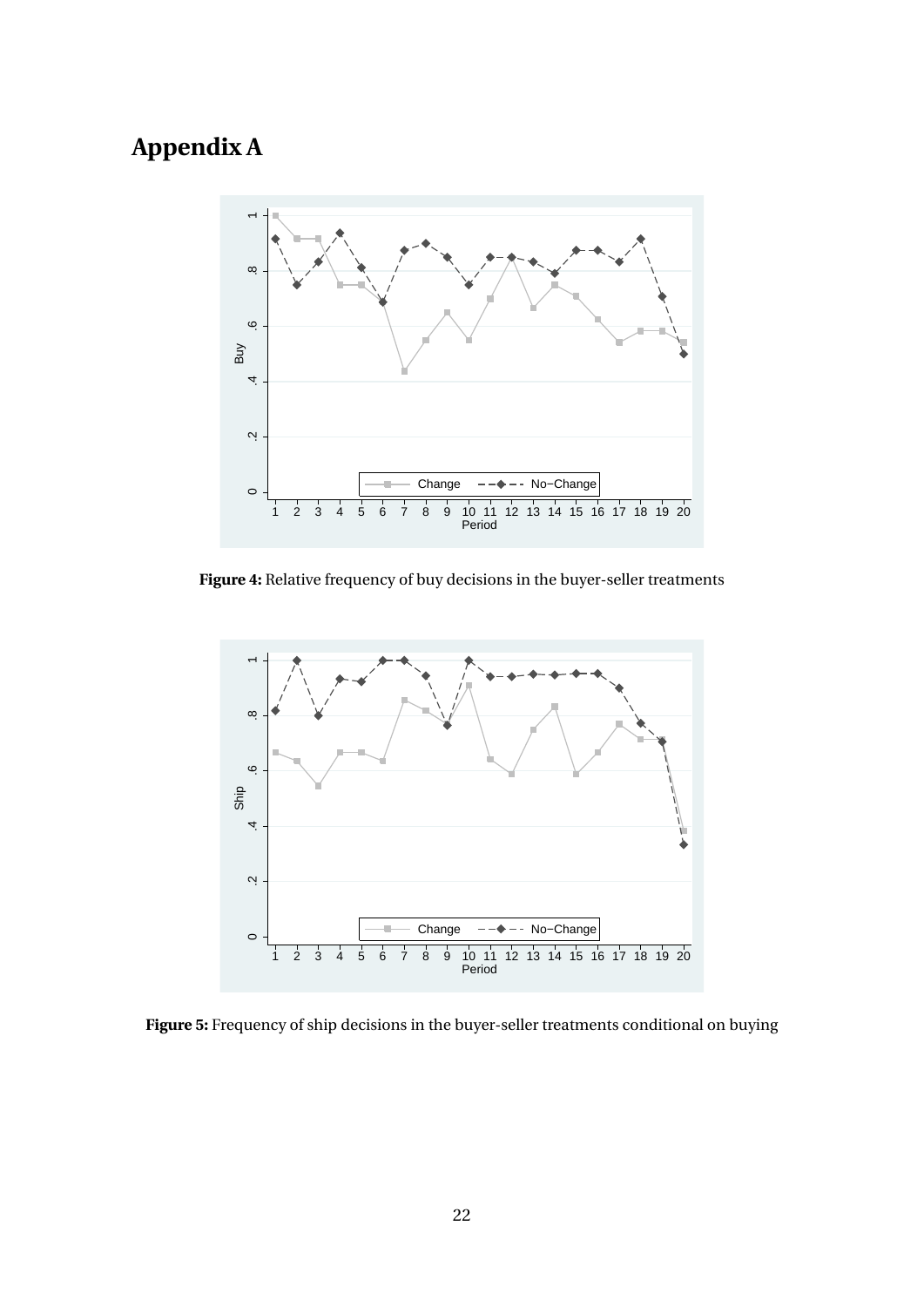| Treatment                                                                                                   | Session         | $\overline{\text{Im}V}$ | $Inv_Haff$                                    | $Inv_Half2$      | ROI                           | $N_0$ Inv                | $Inv_10$ | Good            | Neutr               | Bad             |
|-------------------------------------------------------------------------------------------------------------|-----------------|-------------------------|-----------------------------------------------|------------------|-------------------------------|--------------------------|----------|-----------------|---------------------|-----------------|
| Control                                                                                                     |                 | 8.22                    |                                               | 8.76             | 45                            | $\overline{\mathcal{L}}$ |          |                 |                     |                 |
| Control                                                                                                     |                 | 1.24                    |                                               | $6\Delta$        | $-19$                         | 60                       |          |                 |                     |                 |
| Control                                                                                                     |                 | 5.93                    |                                               | 5.12             | 35                            | L5                       |          |                 |                     |                 |
| Control                                                                                                     |                 | 5.21                    |                                               | 4.86             | 28                            | $\overline{4}$           |          |                 |                     |                 |
| Control                                                                                                     |                 | 6.12                    | $7.45$<br>$7.1$<br>$7.72$<br>$6.03$<br>$5.03$ | 6.14             | 15                            |                          |          |                 |                     |                 |
| Control                                                                                                     |                 | 4.64                    |                                               | 4.38             |                               | $\mathbf{C}$             |          |                 |                     |                 |
| Control                                                                                                     |                 | 4.86                    | 6.05                                          | 4.03             | 05                            | $\overline{19}$          |          |                 |                     |                 |
| Control                                                                                                     |                 | 5.07                    | 5.2                                           | 4.98             | $-19$                         | 28                       |          |                 |                     |                 |
| No-Change                                                                                                   |                 | 7.27                    | 8.25                                          | 6.59             | 47                            | တ                        |          | $\overline{31}$ | $\overline{\Omega}$ | 37              |
| No-Change                                                                                                   |                 | 8.27                    | 8.45                                          | 8.14             | 58                            | $\circ$                  |          | 45              | 27                  | $\overline{c}$  |
| No-Change                                                                                                   |                 | 8.47                    | 8.25<br>6.47                                  | 8.62             | $\overline{74}$               |                          |          | 54              | 23                  | $\overline{c}$  |
| No-Change                                                                                                   |                 | 5.59                    |                                               | 4.98             | 49                            |                          |          | 34              | 13                  |                 |
| No-Change                                                                                                   |                 | 6.71                    | 7.88                                          | 5.91             | 55                            | $\frac{22}{8}$           |          | 36              | 26                  | 285             |
| No-Change                                                                                                   |                 | 7.46                    | 6.6                                           | 8.05             | $\overline{a}$                | $\overline{a}$           |          | 48              | $\overline{c}$      |                 |
| No-Change                                                                                                   |                 | 6.13                    | 6.8                                           | 5.67             |                               | $\frac{2}{2}$            |          | $30\,$          | 22                  | 34              |
| No-Change                                                                                                   | $\overline{9}$  | 6.4                     | 6.8                                           | 6.12             | $\overline{u}$ $\overline{v}$ |                          |          | 60              |                     | 24              |
| Change                                                                                                      |                 | 4.98                    | 5.3                                           | 4.76             | $\overline{08}$               | $\overline{23}$          |          | 26              | $\mathbf{r}$        | 37              |
| Change                                                                                                      | $\overline{18}$ | 5.82                    |                                               | 5.76             | $\Box$                        | $\frac{2}{15}$           |          | 26              | $\overline{17}$     |                 |
| Change                                                                                                      | $\overline{0}$  | 4.82                    | 5.5<br>5.5                                    | 4.34             | 55                            |                          |          | 33              | 23                  | 27              |
| Change                                                                                                      | $\Omega$        | 5.07                    | 6.07                                          | 4.38             | 26                            | 23                       |          | 18              | 19                  | 38              |
| Change                                                                                                      |                 | <b>1.51</b>             | $7.7$<br>7.25                                 | 7.38             | 81                            |                          |          | 63              | 20                  | $\overline{12}$ |
| Change                                                                                                      | 22              | 7.16                    |                                               | $\overline{1}$   | 46                            | $\overline{a}$           |          | 39              | $\overline{8}$      |                 |
| Change                                                                                                      | 23              | 5.28                    | 5.53                                          | $\overline{5}$ . | $-06$                         | 23                       |          | 23              | $\overline{17}$     |                 |
| Change                                                                                                      |                 | 38                      | 75                                            | 6.43             | 55                            |                          |          | $\frac{9}{2}$   | $\overline{9}$      |                 |
| Table 4: Descriptive statistics by session. Inv_Half1 and Inv_Half2 refer to investment in periods 1-10 and |                 |                         |                                               |                  |                               |                          |          |                 |                     |                 |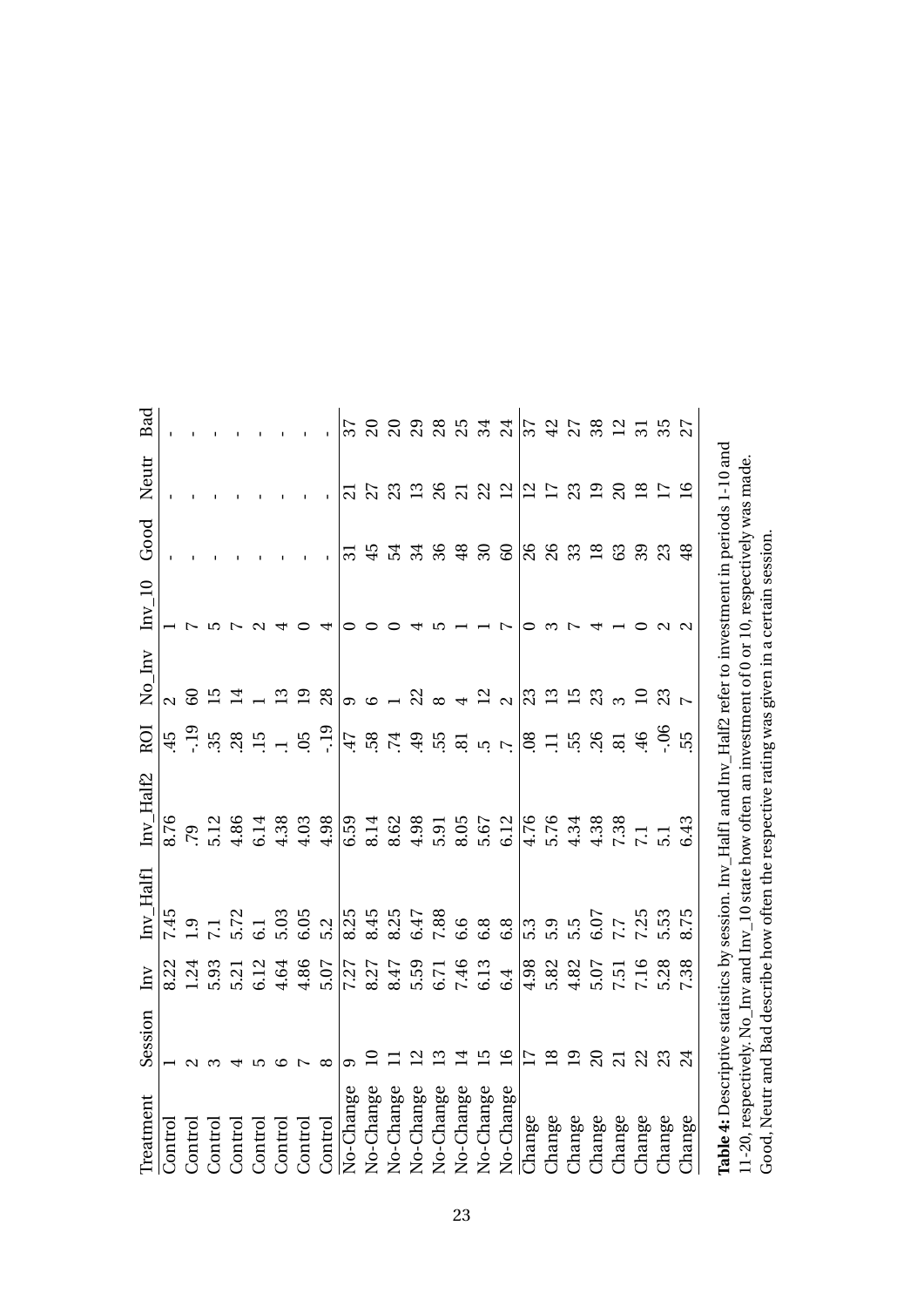### **Appendix B: Instructions for the change treatment**

In what follows, we present a translation of the instructions for players in the change treatment. The instructions for the no-change treatment differed only in the paragraph regarding the possibility to erase one's rating profile.

#### *Instructions*

There are two types of players in this experiment, **player A** and **player B**. You will be assigned the role of either player A or player B, and you will keep your assigned role throughout the entire experiment.

The experiment lasts **20 rounds**. At the beginning of each round the number in the upper part of the screen indicates the current round. In each round a player A is matched with a player B. This matching process is random. However, you will **never** be matched **with the same player two rounds in a row**.

### **Structure of each round:**

At the beginning of each round each player is endowed with 10 Taler. Player A then decides how many Taler of his endowment he wants to send to player B. Player A can send any (integer) amount between 0 and 10 Taler.

The experimenter triples this amount, so that player B receives the tripled amount of what player A decided to send.

Player B then decides how many Taler he wants to send back to player A. He can send any (integer) amount between 0 Taler and the tripled amount transferred by player A. The amount of Taler that player B sends back to player A is **not tripled** by the experimenter. **Rating:**

After both players made their decisions, player A can **rate** player B's decision as **"good", "neutral" or "bad"**. The rating is stored in the rating profile. There is no rating stage if player A sends zero Taler to player B. In that case the phrase "No rating, because no exchange took place" is displayed on the screen.

Before player A decides on how much to send to player B, the **rating profile** of the player B he is matched with is displayed on the screen. The rating profile includes the rating in the previous round as well as the total number of good, neutral and bad ratings that player B has received so far.

Deleting the rating profile:

At the beginning of each round player B can **delete his existing rating profile**, and start over as a **new player**.

#### **New players:**

During the course of the experiment new players enter the experiment. Players which enter the experiment in later rounds find paper and pen at their desks and have to work on a different task before starting as a player in the computerized experiment. These players will also be paid for working on the non-computerized task at the end of the experiment. They will find a more detailed description of the task at their desks. These players will start with their decisions in the computerized experiment as soon as the screen in their cubicle displays an entry mask.

The label "New player" is used for players who deleted their rating profile, as well as for players who have just entered the experiment.